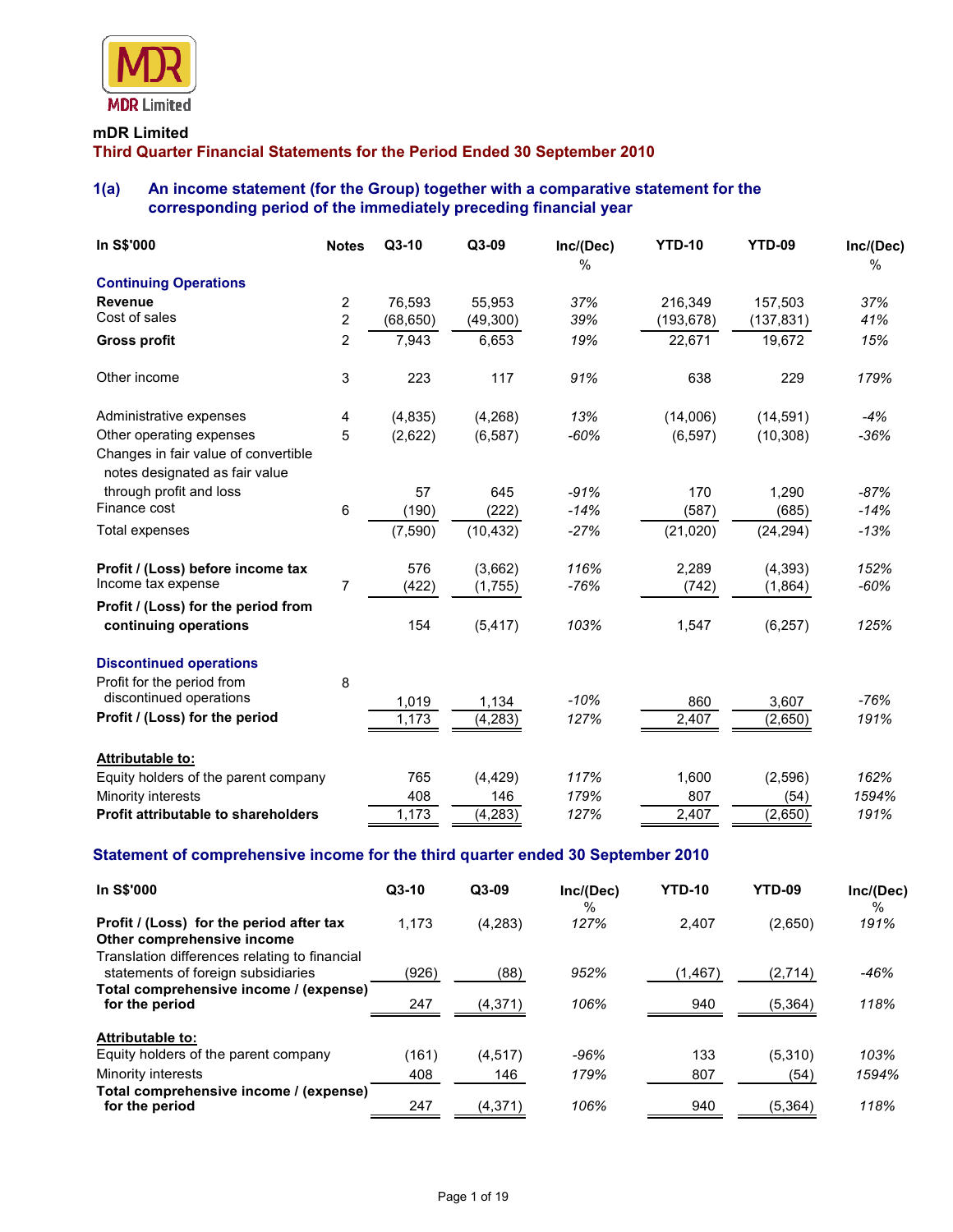## **1(a)(i) Breakdown and explanatory notes to the income statement**

## **Note 1** Operation profit / (loss) after tax from continuing operations is derived at after charging/(crediting) the following:

| In S\$'000                                            | $Q3-10$ | Q3-09    | <b>YTD-10</b> | YTD-09   |
|-------------------------------------------------------|---------|----------|---------------|----------|
| Profit / (Loss) for the period<br>Adjusted for:       | 154     | (5, 417) | 1,547         | (6, 257) |
| Changes in fair value of convertible notes/bonds      | (57)    | (645)    | (170)         | (1, 290) |
| Loss / (Gain) on disposal of plant and equipment      | 3       | 13       | 67            | 375      |
| Allowance/(Reversal) of impairment for plant          |         |          |               |          |
| and equipment                                         | (3)     |          | 59            | (22)     |
| Plant and equipment written off                       |         | 2        | 78            | 2        |
| Impairment of goodwill on consolidation               |         | 3,087    |               | 3,087    |
| Allowance / (Reversal) for doubtful debts - trade     | 48      | 99       | 130           | 31       |
| Allowance / (Reversal) for doubtful debts - non-trade | 311     | 822      | 326           | 822      |
| Bad debts written off - trade                         |         |          |               | 66       |
| Bad debts written off - non-trade                     |         | 84       | 11            | 91       |
| Liabilities written back                              |         |          | (109)         |          |
| Foreign exchange (gain) / loss                        | 318     | 795      | (79)          | 443      |
| Provision for closure of subsidiaries                 | 256     |          | 327           |          |
| Provision for inventory obsolescence                  | 218     | 25       | 852           | 123      |
| Total adjustments                                     | 1,094   | 4,282    | 1,492         | 3,728    |
| Operation profit/(loss) after tax                     | 1,248   | (1, 135) | 3,039         | (2, 529) |

#### **Note 2** Revenue, Cost of Sales and Gross Profit

The Group operates in two business segments – After Market Services ("AMS") and Distribution Management Solutions ("DMS'). The breakdown of revenue and cost of goods sold and spare parts are as follows:

| In S\$'000                                | Q3-10     | Q3-09     | <b>YTD-10</b> | <b>YTD-09</b> |
|-------------------------------------------|-----------|-----------|---------------|---------------|
| <b>Revenue</b>                            |           |           |               |               |
| <b>AMS</b>                                | 4,772     | 4,352     | 14,473        | 15,278        |
| <b>DMS</b>                                | 71,821    | 51,601    | 201,876       | 142,225       |
|                                           | 76,593    | 55,953    | 216,349       | 157,503       |
| <b>Cost of Goods Sold and Spare Parts</b> |           |           |               |               |
| AMS                                       | (3, 166)  | (2,878)   | (9,262)       | (8, 851)      |
| <b>DMS</b>                                | (65,484)  | (46,422)  | (184, 416)    | (128, 980)    |
|                                           | (68, 650) | (49, 300) | (193,678)     | (137, 831)    |
| <b>Gross Profit</b>                       |           |           |               |               |
| <b>AMS</b>                                | 1,606     | 1,474     | 5,211         | 6,427         |
| <b>DMS</b>                                | 6,337     | 5,179     | 17,460        | 13,245        |
|                                           | 7,943     | 6,653     | 22,671        | 19,672        |
| GP%                                       |           |           |               |               |
| <b>AMS</b>                                | 34%       | 34%       | 36%           | 42%           |
| <b>DMS</b>                                | 9%        | 10%       | 9%            | 9%            |
|                                           | 10%       | 12%       | 10%           | 12%           |

Total gross profits for 3Q-10 and YTD-10 improved over the previous year's comparative periods due to higher sales volume, mainly from DMS, as demand for mobile phones improved on the back of an economic recovery.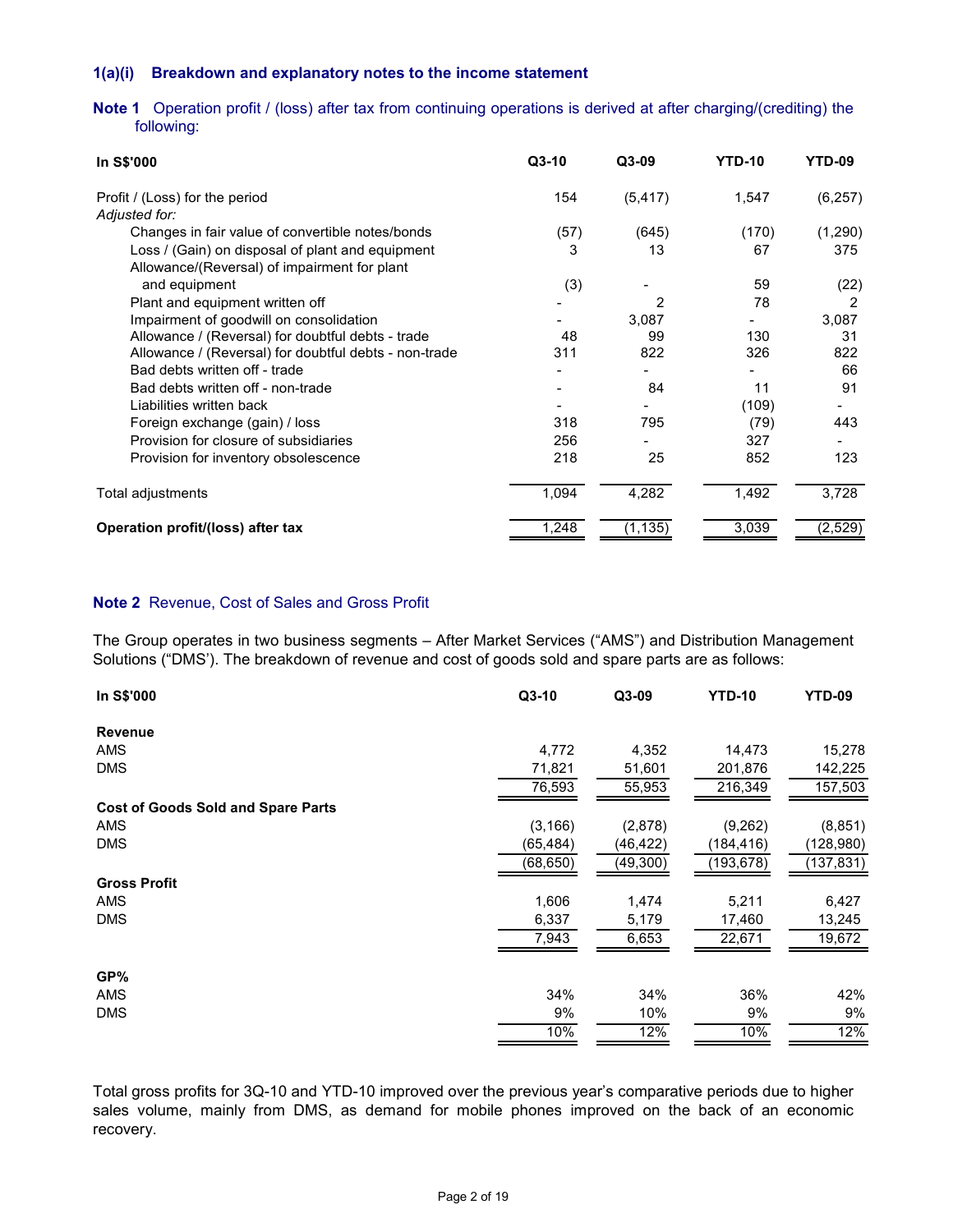### **Note 3** Other income consists of the following:

| In S\$'000               | $Q3-10$                  | $Q3-09$                  | <b>YTD-10</b> | YTD-09                   |
|--------------------------|--------------------------|--------------------------|---------------|--------------------------|
| Interest income          | 2                        | 8                        | 8             | 14                       |
| Rental income            | 222                      | 83                       | 477           | 183                      |
| Liabilities written back | $\overline{\phantom{0}}$ | $\overline{\phantom{0}}$ | 109           | $\overline{\phantom{0}}$ |
| <b>Others</b>            | (1)                      | 26                       | 44            | 32                       |
|                          | 223                      | 117                      | 638           | 229                      |

#### **Note 4** Administrative Expenses

The administrative expenses comprise mainly staff cost.

| In S\$'000        | $Q3-10$ | $Q3-09$ | <b>YTD-10</b> | <b>YTD-09</b> |
|-------------------|---------|---------|---------------|---------------|
| <b>Staff Cost</b> |         |         |               |               |
| <b>AMS</b>        | 1,358   | 1,669   | 4,602         | 6,148         |
| <b>DMS</b>        | 2,063   | 1,787   | 5,921         | 5,215         |
|                   | 3,421   | 3,456   | 10,523        | 11,363        |

Included in staff cost is share option expense of \$5,000 (3Q-09: Nil).

AMS incurred lower administrative expenses during 3Q-10 and YTD-10 compared to the corresponding periods in 2009 due mainly to a reduction in headcount.

## **Note 5** Other operating expenses consist of the following:

| In S\$'000                                                      | $Q3-10$ | $Q3-09$ | <b>YTD-10</b> | YTD-09 |
|-----------------------------------------------------------------|---------|---------|---------------|--------|
| Rental expenses                                                 | 1,564   | 1,481   | 4,581         | 4,523  |
| Depreciation expenses                                           | 163     | 179     | 572           | 767    |
| Allowance / (Reversal) of impairment for plant<br>and equipment | (3)     |         | 59            | (22)   |
| Plant and equipment written off                                 |         | 2       | 78            | 2      |
| Impairment of goodwill on consolidation                         |         | 3,087   |               | 3,087  |
| Loss / (Gain) on disposal of plant and equipment                | 3       | 13      | 67            | 375    |
| Allowance / (Reversal) for doubtful debts - trade               | 48      | 99      | 130           | 31     |
| Allowance/ (Reversal) for doubtful debts - non-trade            | 311     | 822     | 326           | 822    |
| Bad debts written off - trade                                   |         |         |               | 66     |
| Bad debts written off - non-trade                               |         | 84      | 11            | 91     |
| Provision for inventory obsolescence                            | 218     | 25      | 852           | 123    |
| Foreign exchange (gain) / loss*                                 | 318     | 795     | (79)          | 443    |
|                                                                 | 2,622   | 6,587   | 6,597         | 10,308 |

The foreign exchange gain mainly arose from revaluation of inter-company balances denominated in United States Dollar and Singapore Dollar against respective entity's functional currency.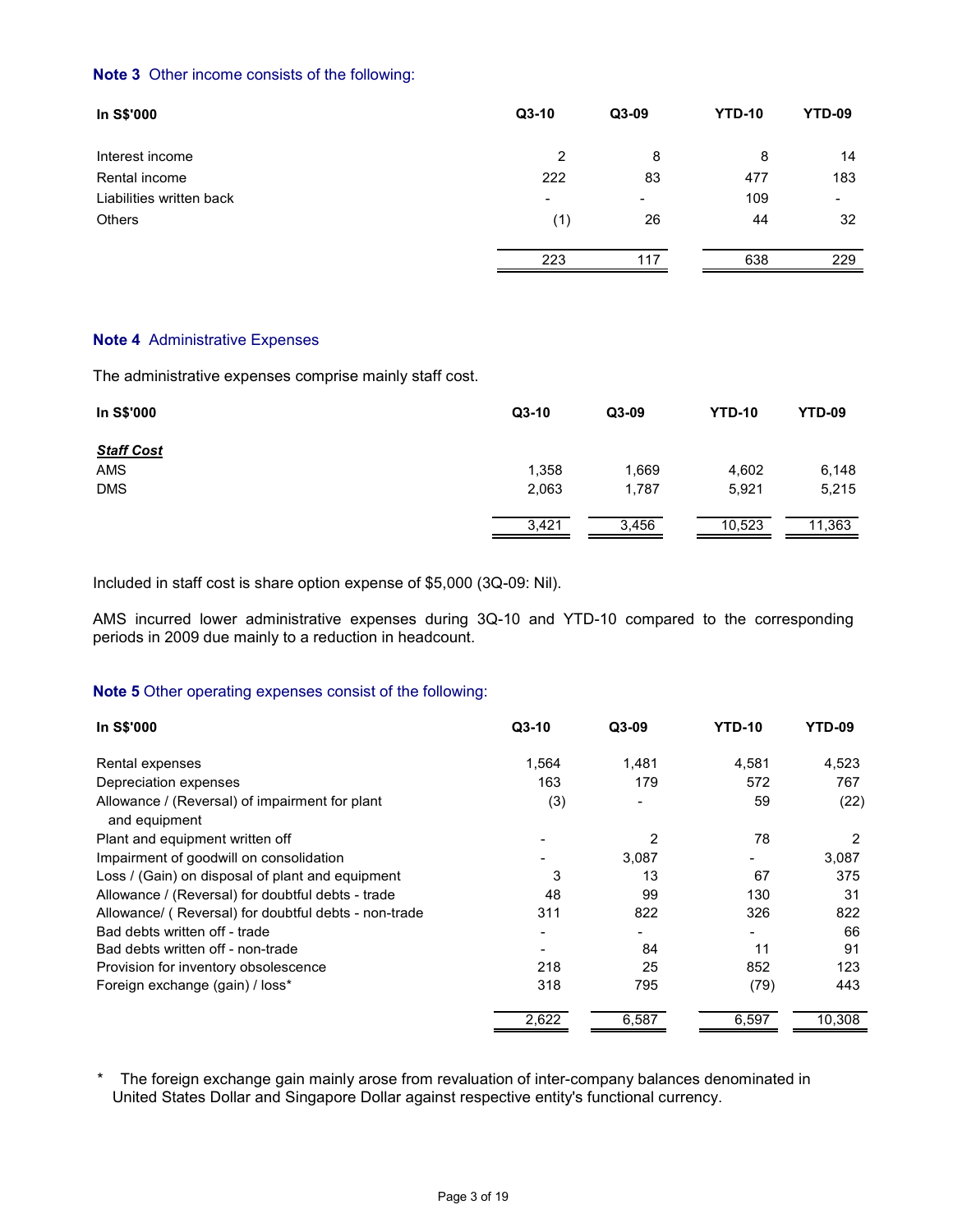#### **Note 6** Finance cost

Finance cost comprises mainly interest expense arising from loans drawn down for operating and investing activities.

#### **Note 7 Income tax expense**

 The tax expense provision is calculated for profitable subsidiaries before group relief is taken into consideration.

#### **Note 8 Income statement disclosures for discontinued operations**

| In S\$'000                                 | $Q3-10$ | $Q3-09$ | <b>YTD-10</b> | YTD-09  |
|--------------------------------------------|---------|---------|---------------|---------|
| Revenue                                    |         | 1,978   | 154           | 3,957   |
| Cost of sales                              |         | (491)   | (224)         | (940)   |
| <b>Gross profit</b>                        |         | 1,487   | (70)          | 3,017   |
| Other operating income                     | 24      | 15      | 24            | 54      |
| Administrative expenses                    | (32)    | (1,270) | (236)         | (2,523) |
| Other operating expenses                   | (564)   | 897     | (568)         | 3,046   |
| (Loss) / Profit before income tax          | (572)   | 1,129   | (850)         | 3,594   |
| Income tax expense                         |         | 5       |               | 13      |
| (Loss) / Profit for the period             | (572)   | 1,134   | (850)         | 3,607   |
| Gain arising from de-consolidation of      |         |         |               |         |
| disposed subsidiaries                      | 1,591   |         | 1,710         |         |
| <b>Profit from discontinued operations</b> | 1,019   | 1,134   | 860           | 3,607   |

### 2009

The Group commenced liquidation of its wholly-owned subsidiaries Accord Customer Care Solutions (Aust) Pty. Ltd., Accord Customer Care Solutions (NSW) Pty. Ltd. and Accord Customer Care Solutions (Network) Pty. Ltd. in December 2009 and deregistered mDR (HK) Limited in September 2009.

### 2010

The Group deregistered ACCS PRC Limited, a wholly-owned dormant subsidiary held through Accord Customer Care Solution (Asia) Limited in 1Q 2010.

The Group commenced liquidation of its wholly-owned subsidiary mDR (New Zealand) Ltd in May 2010.

The Group disposed its wholly-owned subsidiaries Accord Customer Care Solution (Asia) Limited, Accord Customer Care Solutions (Suzhou) Co Ltd and Accord CCS (Thailand) Co. Ltd, and majority-owned subsidiary Pacific Cellular (Thailand) Limited in September 2010 to unrelated parties at S\$1 each.

The gain arising from de-consolidation of above subsidiaries is mainly derived from reversal of foreign currency translation (see Note A under 1(c) on page 10).

The comparative statement of comprehensive income has been re-presented to show the discontinued operations separately from continuing operations.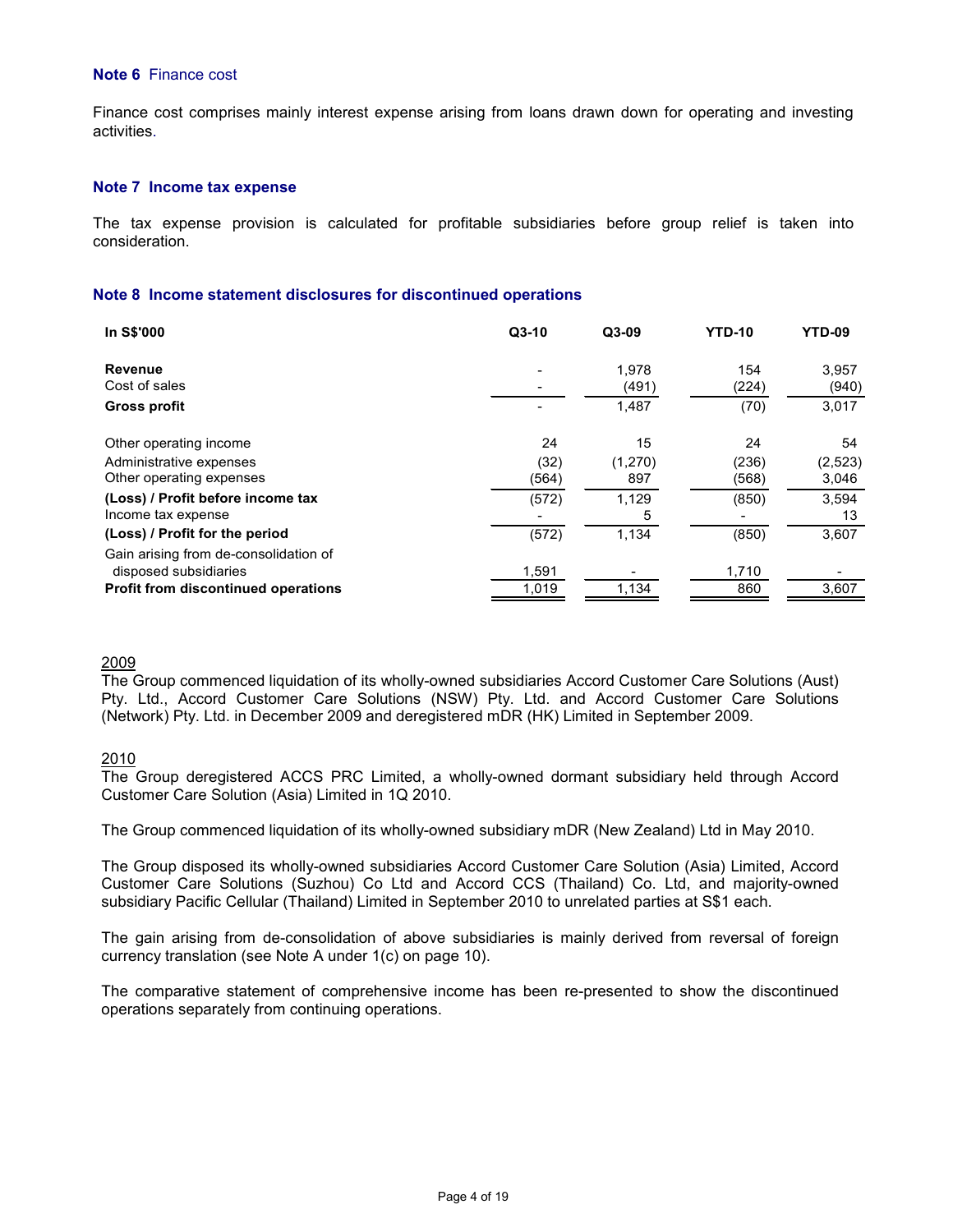## **1(b)(i) Statement of financial position (for the issuer and Group), together with a comparative statement as at the end of the immediately preceding financial year**

|                                                        |                |            | Group      | Company   |            |
|--------------------------------------------------------|----------------|------------|------------|-----------|------------|
| In S\$'000                                             | <b>Notes</b>   | 30-Sep-10  | 31-Dec-09  | 30-Sep-10 | 31-Dec-09  |
| <b>ASSETS</b>                                          |                |            |            |           |            |
| <b>Current assets</b>                                  |                |            |            |           |            |
| Cash and bank balances                                 |                | 13,938     | 9,180      | 781       | 492        |
| Cash pledged                                           |                | 2,224      | 1,715      |           |            |
| Trade receivables                                      | 1              | 25,312     | 27,348     | 896       | 6,072      |
| Other receivables and prepayments                      | $\overline{c}$ | 4,226      | 4,503      | 12,263    | 9,065      |
| Inventories                                            | 3              | 8,551      | 10,964     | 307       | 330        |
| <b>Total current assets</b>                            |                | 54,251     | 53,710     | 14,247    | 15,959     |
| <b>Non-current assets</b>                              |                |            |            |           |            |
| Investment in subsidiaries                             |                |            |            | 9,936     | 10,002     |
| Plant and equipment                                    |                | 1,516      | 2,040      | 84        | 114        |
| Other goodwill                                         |                | 2,350      | 2,350      |           |            |
| <b>Total non-current assets</b>                        |                |            |            |           |            |
|                                                        |                | 3,866      | 4,390      | 10,020    | 10,116     |
| <b>Total assets</b>                                    |                | 58,117     | 58,100     | 24,267    | 26,075     |
| <b>Current liabilities</b>                             |                |            |            |           |            |
| <b>Bank overdrafts</b>                                 |                | 8,796      | 8,850      | 2,147     | 2,203      |
| Convertible notes / bonds                              | 4              | 6,020      | 8,050      | 8,050     | 8,050      |
| Fair Value adjustment of                               |                |            |            |           |            |
| convertibles                                           | 4              | 643        | 813        | 643       | 813        |
| Trade payables                                         | 5              | 13,430     | 15,628     | 475       | 558        |
| Other payables                                         | 6              | 13,806     | 12,917     | 3,132     | 11,505     |
| Income tax payable                                     |                | 1,726      | 1,490      |           |            |
| <b>Total current liabilities</b>                       |                | 44,421     | 47,748     | 14,447    | 23,129     |
| <b>Non-current liability</b>                           |                |            |            |           |            |
| Deferred tax                                           |                | 131        | 237        |           |            |
| <b>Total non-current liability</b>                     |                | 131        | 237        |           |            |
|                                                        |                |            |            |           |            |
| <b>Equity</b>                                          |                |            |            |           |            |
| Issued capital                                         |                | 106,966    | 104,466    | 106,966   | 104,466    |
| Capital redemption reserve                             |                | 22         | 22         | 22        | 22         |
| Share options reserve                                  |                | 1,756      | 1,836      | 1,756     | 1,836      |
| Foreign currency translation reserve                   |                | 1,507      | 2,974      |           |            |
| Revenue reserve                                        |                | (100, 030) | (101, 719) | (98, 924) | (103, 378) |
| Equity attributable to owners of<br>the parent company |                | 10,221     | 7,579      | 9,820     | 2,946      |
| Minority interests                                     |                | 3,344      | 2,536      |           |            |
|                                                        |                |            |            |           |            |
| <b>Total equity and liabilities</b>                    |                | 58,117     | 58,100     | 24,267    | 26,075     |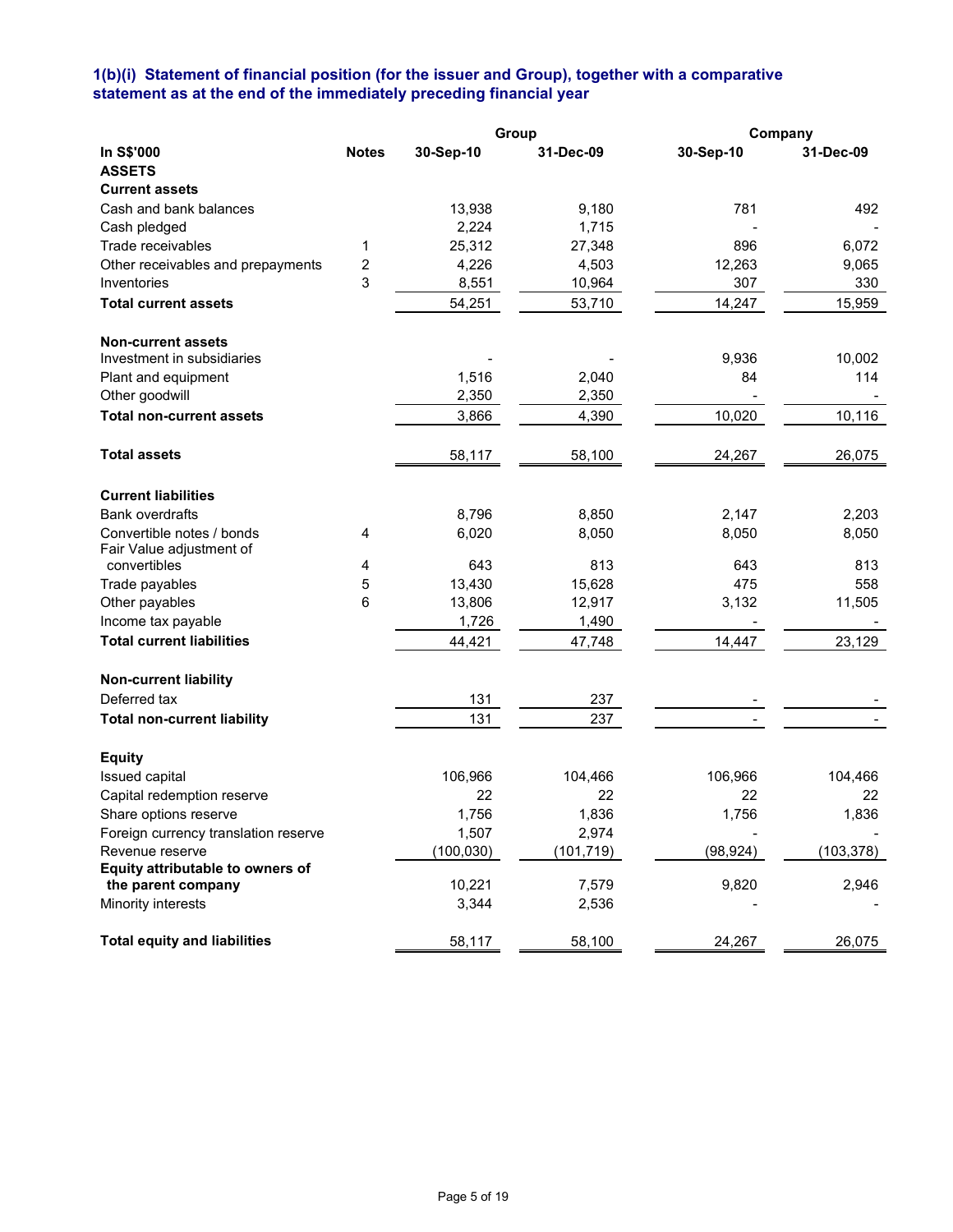### **Notes**

### **1 Trade receivables**

 The Group's trade receivables turnover as at 30 September 2010 is 33 days (31 December 2009: 44 days).

## **2 Other receivables and prepayments**

Group's other receivables and prepayments mainly consist of the following:

| <b>S\$'000</b>    | 30-Sep-10 | 31-Dec-09 |
|-------------------|-----------|-----------|
| Rental deposits   | 1.600     | 1,663     |
| Other receivables | 2.297     | 853       |
| Prepayments       | 179       | 802       |
|                   |           |           |

Other receivables of \$2.3 million as at 30 September 2010 mainly comprised credit notes of \$1.4 million to be received from principals in relation to sell through, advertising and promotion support.

## **3 Inventories**

 The Group's inventory turnover is 14 days for the period ended 30 September 2010 (31 December 2009: 18 days).

Group's inventory as at 30 September 2010 is \$8.6 million (31 December 2009: \$11.0 million)

#### **4 Convertible notes**

 On 30 January 2008, the Company received approval from shareholders for the issue of an aggregate amount of 1.5% equity linked redeemable non-recallable structured convertible notes ("Notes") that are due in 2012 amounting to \$32,000,000. As at 30 September 2010, the Company has issued a total of \$9,500,000 (31 December 2009: \$7,500,000) and the holder of the convertible notes has converted \$9,450,000 (31 December 2009: \$6,950,000) into equity shares of the Company and the balance of \$50,000 (31 December 2009: \$550,000) has been disclosed as current liability which is convertible into equity shares or due for redemption on demand at the option of the holder.

### **Convertible bonds**

 On 25 February 2008, the Group entered into a three-year debt restructuring agreement with three lenders for a conversion debt of \$12,000,000. Under the agreement, a conversion debt of \$12,000,000 shall be repaid and discharged by way of conversion into 3.75% Class A convertible bonds due in 2010.

 The Group has not complied with one of its debt covenants pursuant to the convertible bonds agreements and as a result the loan facilities are repayable on demand and have been disclosed as current liability in these financial statements. However, the Group has commenced monthly instalment payments of its outstanding borrowings with the banks since 31 January 2010 under a proposed debt restructuring plan. The banks are currently reviewing the documentation for the proposed debt restructuring plan.

#### **Fair value adjustment of convertibles**

The above notes / bonds contain embedded conversion features and the Company has designated the combined contracts at fair value through profit or loss. Changes in the fair value of these convertible notes / bonds have been included in the statement of comprehensive income for the period.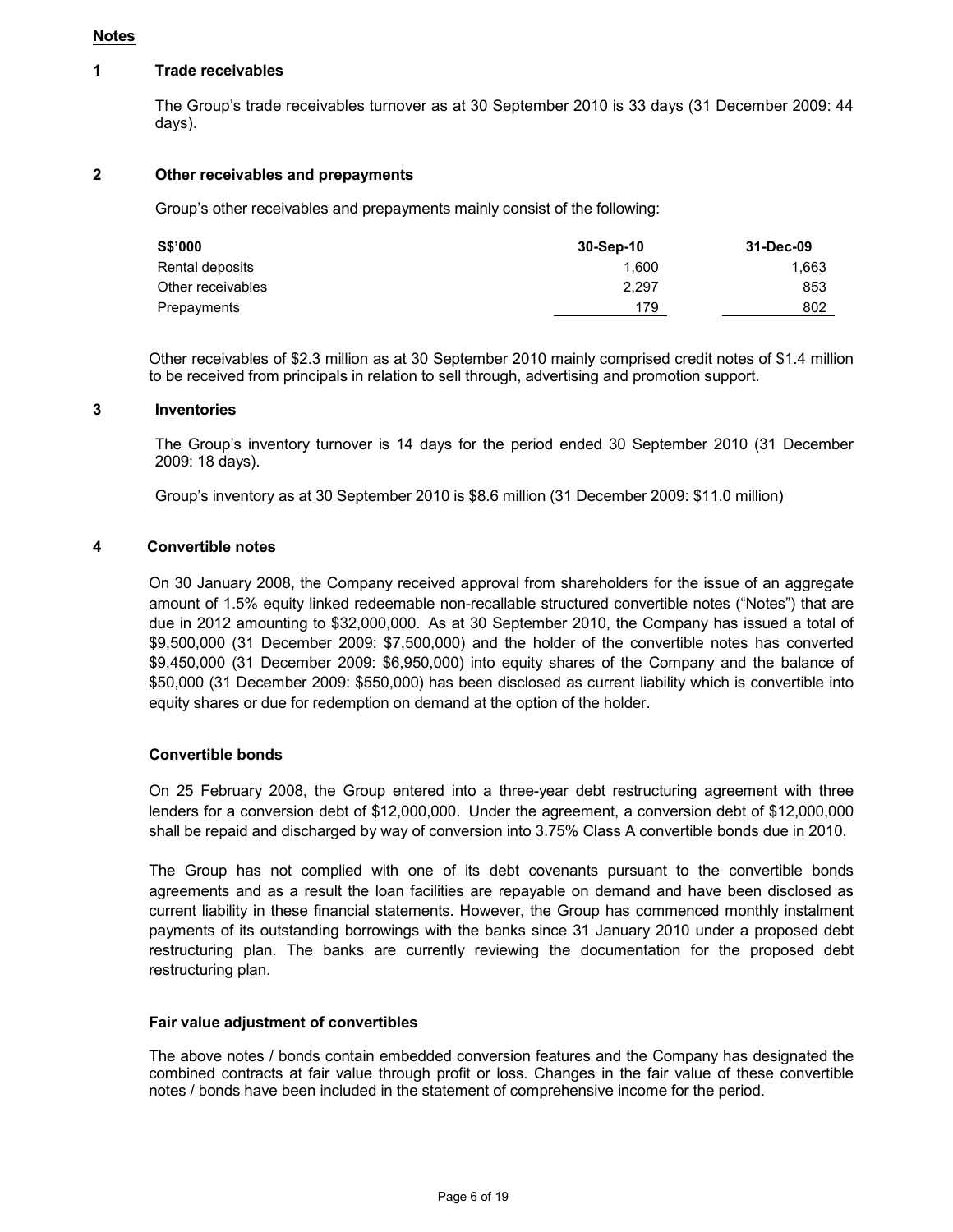## **5 Trade payables**

 Group's trade payables turnover is 20 days as at 30 September 2010 (31 December 2009: 26 days). A decrease in trade payables is mainly due to lower utilisation of credit lines upon payment of outstanding payables when they fall due.

## **6 Other payables**

Group's other payables mainly consist of the following:

| <b>S\$'000</b>                                                | 30-Sep-10 | 31-Dec-09 |
|---------------------------------------------------------------|-----------|-----------|
| Advertising, promotion and sell through funds from principals | 2.772     | 2.374     |
| Other payables to third parties                               | 1.059     | 1.371     |
| Accrued staff costs                                           | 1.809     | 900       |
| Rebates owing to franchisees                                  | 2.184     | 2.574     |
| Accrued purchases                                             | 2.028     | 1.096     |
| Other accrued operating expenses                              | 1,700     | 1,736     |

Other payables have increased since December 2009 due to higher operating costs in conjunction with the higher revenues.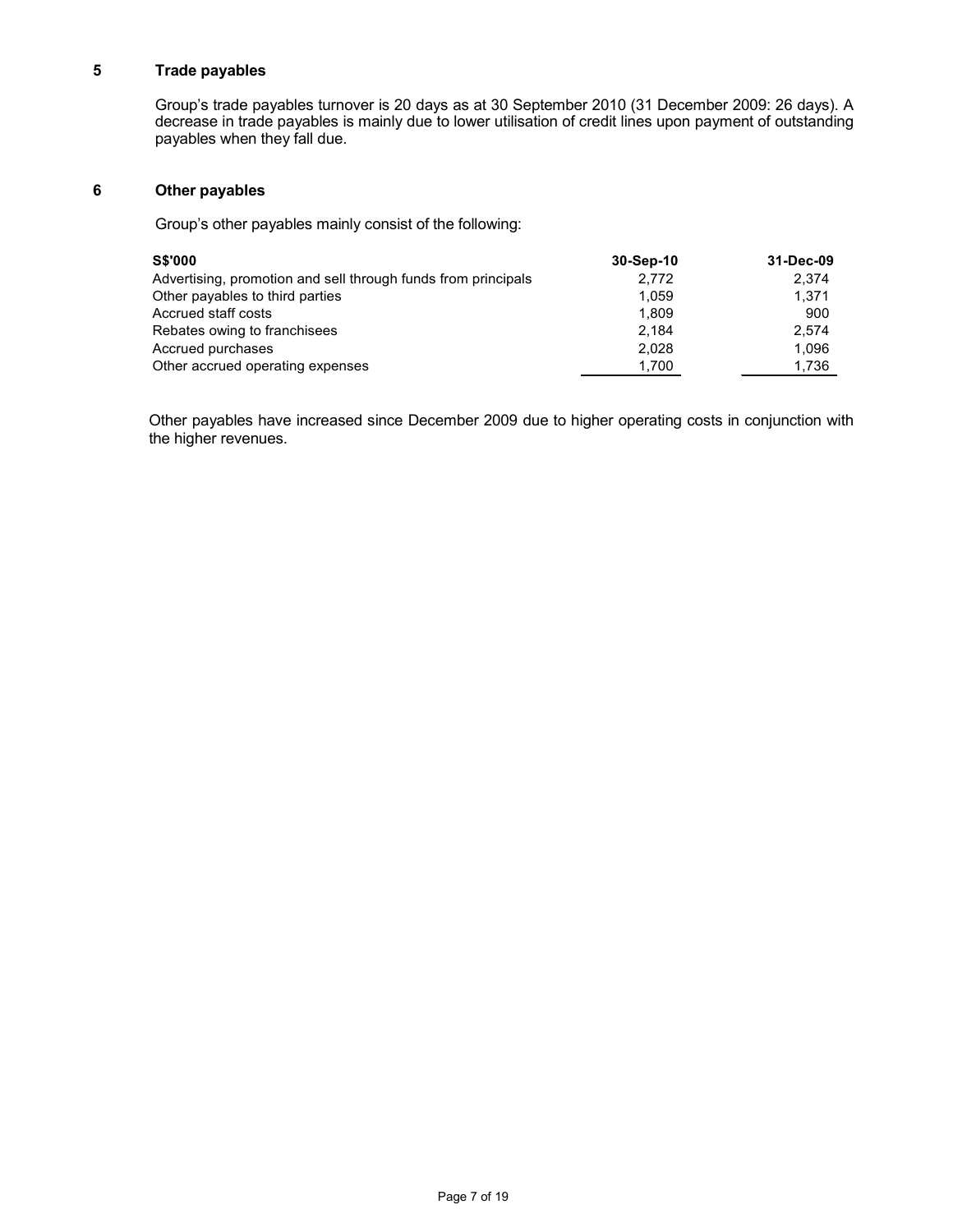## **Amount repayable in one year or less, or on demand**

| As at 30-Sep-10  |                    | As at 31-Dec-09  |                              |
|------------------|--------------------|------------------|------------------------------|
| Secured (\$'000) | Unsecured (\$'000) | Secured (\$'000) | <b>Unsecured</b><br>(\$'000) |
| -                | 14.816             | -                | 16.900                       |

#### Note:

The unsecured borrowings of \$14.8 million comprises of:

- a) \$8.8 million bank overdraft facilities and
- b) \$6.0 million convertible notes / bonds *[Refer to 1(d)(ii) on page 13]*

## **Amount repayable after one year**

| As at 30-Sep-10  |                    | As at 31-Dec-09  |                             |
|------------------|--------------------|------------------|-----------------------------|
| Secured (\$'000) | Unsecured (\$'000) | Secured (\$'000) | <b>Unsecured</b><br>(S'000) |
| -                | -                  | -                |                             |

## **Details of collateral**

Not applicable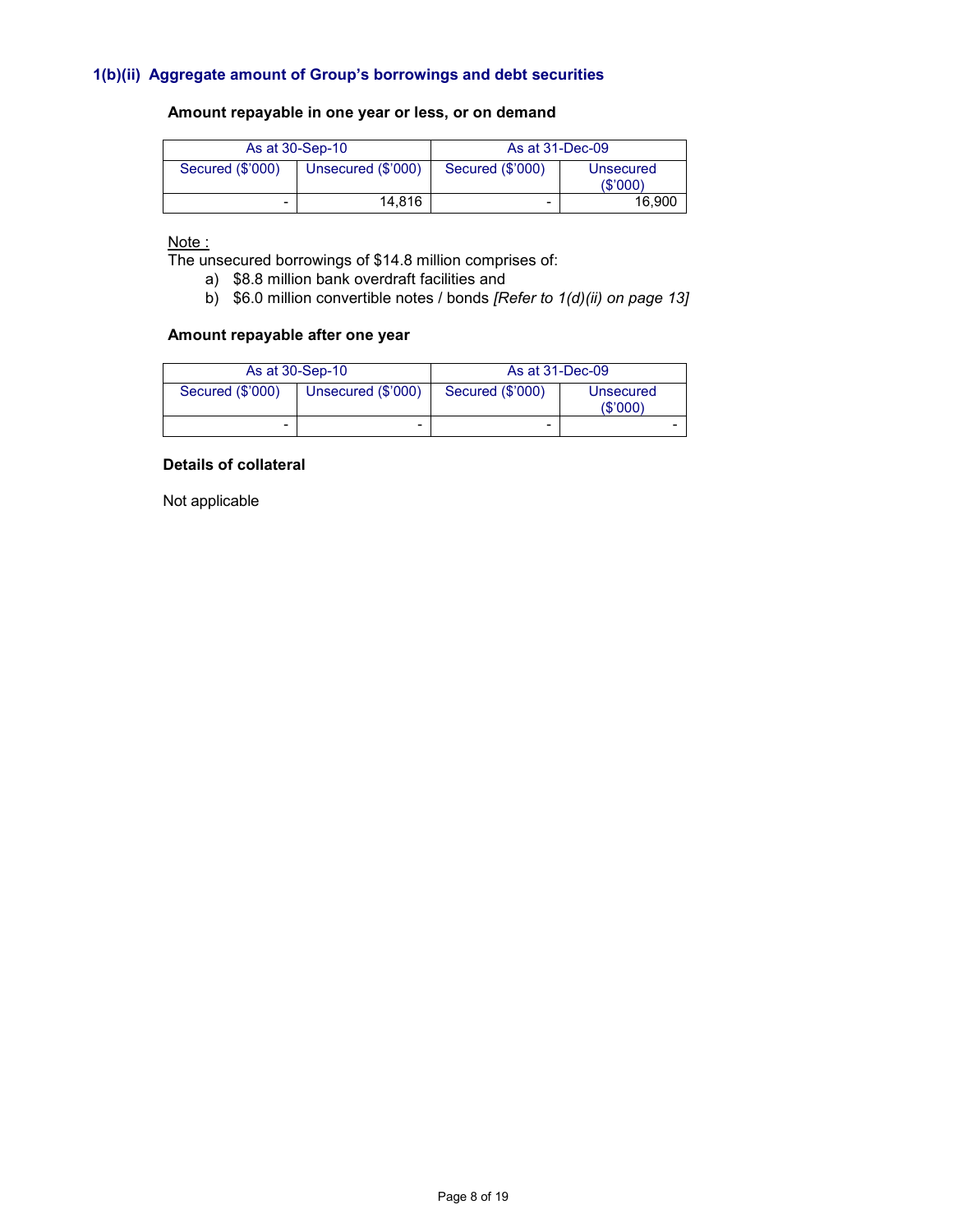## **1(c) A statement of cash flows (for the Group), together with a comparative statement for the corresponding period of the immediately preceding financial year**

| <b>Operating activities</b><br>Profit / (Loss) before income tax from continuing operations<br>576<br>(3,662)<br>2,289<br>(4, 393)<br>1,019<br>Profit before income tax from discontinued operations<br>1,129<br>860<br>3,594<br>1,595<br>3,149<br>(2, 533)<br>(799)<br>Adjustments for:<br>167<br>262<br>599<br>Depreciation expense<br>856<br>587<br>190<br>222<br>685<br>Interest expense<br>Interest income<br>(2)<br>(9)<br>(8)<br>(20)<br>15<br>Loss on disposal of plant and equipment<br>3<br>67<br>377<br>25<br>Provision for inventory obsolescence<br>218<br>852<br>123<br>59<br>(21)<br>Allowance / (Reversal) for impairment of plant and equipment<br>(3)<br>3,087<br>Impairment of goodwill on consolidation<br>3,087<br>Plant and equipment written off<br>26<br>104<br>Gain on disposal of subsidiaries<br>(1,591)<br>(1,710)<br>Bad debts written off - non-trade<br>11<br>(45)<br>(41)<br>Bad debts written back - trade<br>66<br>31<br>99<br>130<br>Allowance / (Reversal) for doubtful debts - trade<br>48<br>311<br>822<br>326<br>822<br>Allowance / (Reversal) for doubtful debts - non-trade<br>Share-based payments<br>5<br>9<br>Changes in fair value of convertible notes/bonds<br>(57)<br>(1, 290)<br>(645)<br>(170)<br>designated as fair value through profit or loss<br>Liabilities written back<br>(109)<br>910<br>1,300<br>3,876<br>3,896<br>Operating cash flows before movements in working capital<br>Trade receivables<br>(917)<br>1,790<br>4,708<br>(2,674)<br>(829)<br>2,220<br>(267)<br>2,162<br>Other receivables and prepayments<br>4,177<br>1,541<br>Inventories<br>(766)<br>(3,058)<br>4,805<br>2,190<br>(2,041)<br>Trade payables<br>1,347<br>223<br>1,379<br>(3, 498)<br>(187)<br>Other payables<br>6,612<br>3,840<br>6,298<br>5,537<br>Cash generated from operations<br>$\overline{2}$<br>Interest received<br>9<br>8<br>20<br>Income tax paid<br>(262)<br>(1, 558)<br>(533)<br>(1,603)<br>6,352<br>5,773<br>2,291<br>3,954<br>Net cash generated from operating activities<br><b>Investing activities</b><br>Purchase of plant and equipment<br>(383)<br>(249)<br>(349)<br>(455)<br>Proceeds from disposal of plant and equipment<br>3<br>61<br>137<br>5<br>(112)<br>(121)<br>Net cash outflows on disposal of subsidiaries (Note A)<br>(380)<br>(318)<br>(356)<br>(409)<br>Net cash used in investing activities<br><b>Financing activities</b><br>Interest paid<br>(190)<br>(222)<br>(587)<br>(685)<br>Repayment of finance lease<br>(6)<br>(14)<br>Proceeds from issuance of convertible notes, net<br>1,000<br>2,000<br>3,680<br>Cash pledged<br>(75)<br>(509)<br>Redemption of convertible bonds<br>(510)<br>(2,000)<br>(1, 530)<br>(4,000)<br>Net cash used in financing activities<br>(775)<br>(626)<br>(1,228)<br>(1,019)<br>5,221<br>Net increase in cash and cash equivalents<br>684<br>4,738<br>2,617<br>Cash and cash equivalents at beginning of period<br>(1,486)<br>330<br>(636)<br>(793)<br>Effect of foreign exchange rate changes<br>557<br>74<br>(88)<br>(2,714)<br>Cash and cash equivalents at end of period<br>5,142<br>(890)<br>5,142<br>(890) | In S\$'000 | Q3-10 | Q3-09 | <b>YTD-10</b> | <b>YTD-09</b> |
|------------------------------------------------------------------------------------------------------------------------------------------------------------------------------------------------------------------------------------------------------------------------------------------------------------------------------------------------------------------------------------------------------------------------------------------------------------------------------------------------------------------------------------------------------------------------------------------------------------------------------------------------------------------------------------------------------------------------------------------------------------------------------------------------------------------------------------------------------------------------------------------------------------------------------------------------------------------------------------------------------------------------------------------------------------------------------------------------------------------------------------------------------------------------------------------------------------------------------------------------------------------------------------------------------------------------------------------------------------------------------------------------------------------------------------------------------------------------------------------------------------------------------------------------------------------------------------------------------------------------------------------------------------------------------------------------------------------------------------------------------------------------------------------------------------------------------------------------------------------------------------------------------------------------------------------------------------------------------------------------------------------------------------------------------------------------------------------------------------------------------------------------------------------------------------------------------------------------------------------------------------------------------------------------------------------------------------------------------------------------------------------------------------------------------------------------------------------------------------------------------------------------------------------------------------------------------------------------------------------------------------------------------------------------------------------------------------------------------------------------------------------------------------------------------------------------------------------------------------------------------------------------------------------------------------------------------------------------------------------------------------------------------------------------------------------------------------------------------------------------|------------|-------|-------|---------------|---------------|
|                                                                                                                                                                                                                                                                                                                                                                                                                                                                                                                                                                                                                                                                                                                                                                                                                                                                                                                                                                                                                                                                                                                                                                                                                                                                                                                                                                                                                                                                                                                                                                                                                                                                                                                                                                                                                                                                                                                                                                                                                                                                                                                                                                                                                                                                                                                                                                                                                                                                                                                                                                                                                                                                                                                                                                                                                                                                                                                                                                                                                                                                                                                        |            |       |       |               |               |
|                                                                                                                                                                                                                                                                                                                                                                                                                                                                                                                                                                                                                                                                                                                                                                                                                                                                                                                                                                                                                                                                                                                                                                                                                                                                                                                                                                                                                                                                                                                                                                                                                                                                                                                                                                                                                                                                                                                                                                                                                                                                                                                                                                                                                                                                                                                                                                                                                                                                                                                                                                                                                                                                                                                                                                                                                                                                                                                                                                                                                                                                                                                        |            |       |       |               |               |
|                                                                                                                                                                                                                                                                                                                                                                                                                                                                                                                                                                                                                                                                                                                                                                                                                                                                                                                                                                                                                                                                                                                                                                                                                                                                                                                                                                                                                                                                                                                                                                                                                                                                                                                                                                                                                                                                                                                                                                                                                                                                                                                                                                                                                                                                                                                                                                                                                                                                                                                                                                                                                                                                                                                                                                                                                                                                                                                                                                                                                                                                                                                        |            |       |       |               |               |
|                                                                                                                                                                                                                                                                                                                                                                                                                                                                                                                                                                                                                                                                                                                                                                                                                                                                                                                                                                                                                                                                                                                                                                                                                                                                                                                                                                                                                                                                                                                                                                                                                                                                                                                                                                                                                                                                                                                                                                                                                                                                                                                                                                                                                                                                                                                                                                                                                                                                                                                                                                                                                                                                                                                                                                                                                                                                                                                                                                                                                                                                                                                        |            |       |       |               |               |
|                                                                                                                                                                                                                                                                                                                                                                                                                                                                                                                                                                                                                                                                                                                                                                                                                                                                                                                                                                                                                                                                                                                                                                                                                                                                                                                                                                                                                                                                                                                                                                                                                                                                                                                                                                                                                                                                                                                                                                                                                                                                                                                                                                                                                                                                                                                                                                                                                                                                                                                                                                                                                                                                                                                                                                                                                                                                                                                                                                                                                                                                                                                        |            |       |       |               |               |
|                                                                                                                                                                                                                                                                                                                                                                                                                                                                                                                                                                                                                                                                                                                                                                                                                                                                                                                                                                                                                                                                                                                                                                                                                                                                                                                                                                                                                                                                                                                                                                                                                                                                                                                                                                                                                                                                                                                                                                                                                                                                                                                                                                                                                                                                                                                                                                                                                                                                                                                                                                                                                                                                                                                                                                                                                                                                                                                                                                                                                                                                                                                        |            |       |       |               |               |
|                                                                                                                                                                                                                                                                                                                                                                                                                                                                                                                                                                                                                                                                                                                                                                                                                                                                                                                                                                                                                                                                                                                                                                                                                                                                                                                                                                                                                                                                                                                                                                                                                                                                                                                                                                                                                                                                                                                                                                                                                                                                                                                                                                                                                                                                                                                                                                                                                                                                                                                                                                                                                                                                                                                                                                                                                                                                                                                                                                                                                                                                                                                        |            |       |       |               |               |
|                                                                                                                                                                                                                                                                                                                                                                                                                                                                                                                                                                                                                                                                                                                                                                                                                                                                                                                                                                                                                                                                                                                                                                                                                                                                                                                                                                                                                                                                                                                                                                                                                                                                                                                                                                                                                                                                                                                                                                                                                                                                                                                                                                                                                                                                                                                                                                                                                                                                                                                                                                                                                                                                                                                                                                                                                                                                                                                                                                                                                                                                                                                        |            |       |       |               |               |
|                                                                                                                                                                                                                                                                                                                                                                                                                                                                                                                                                                                                                                                                                                                                                                                                                                                                                                                                                                                                                                                                                                                                                                                                                                                                                                                                                                                                                                                                                                                                                                                                                                                                                                                                                                                                                                                                                                                                                                                                                                                                                                                                                                                                                                                                                                                                                                                                                                                                                                                                                                                                                                                                                                                                                                                                                                                                                                                                                                                                                                                                                                                        |            |       |       |               |               |
|                                                                                                                                                                                                                                                                                                                                                                                                                                                                                                                                                                                                                                                                                                                                                                                                                                                                                                                                                                                                                                                                                                                                                                                                                                                                                                                                                                                                                                                                                                                                                                                                                                                                                                                                                                                                                                                                                                                                                                                                                                                                                                                                                                                                                                                                                                                                                                                                                                                                                                                                                                                                                                                                                                                                                                                                                                                                                                                                                                                                                                                                                                                        |            |       |       |               |               |
|                                                                                                                                                                                                                                                                                                                                                                                                                                                                                                                                                                                                                                                                                                                                                                                                                                                                                                                                                                                                                                                                                                                                                                                                                                                                                                                                                                                                                                                                                                                                                                                                                                                                                                                                                                                                                                                                                                                                                                                                                                                                                                                                                                                                                                                                                                                                                                                                                                                                                                                                                                                                                                                                                                                                                                                                                                                                                                                                                                                                                                                                                                                        |            |       |       |               |               |
|                                                                                                                                                                                                                                                                                                                                                                                                                                                                                                                                                                                                                                                                                                                                                                                                                                                                                                                                                                                                                                                                                                                                                                                                                                                                                                                                                                                                                                                                                                                                                                                                                                                                                                                                                                                                                                                                                                                                                                                                                                                                                                                                                                                                                                                                                                                                                                                                                                                                                                                                                                                                                                                                                                                                                                                                                                                                                                                                                                                                                                                                                                                        |            |       |       |               |               |
|                                                                                                                                                                                                                                                                                                                                                                                                                                                                                                                                                                                                                                                                                                                                                                                                                                                                                                                                                                                                                                                                                                                                                                                                                                                                                                                                                                                                                                                                                                                                                                                                                                                                                                                                                                                                                                                                                                                                                                                                                                                                                                                                                                                                                                                                                                                                                                                                                                                                                                                                                                                                                                                                                                                                                                                                                                                                                                                                                                                                                                                                                                                        |            |       |       |               |               |
|                                                                                                                                                                                                                                                                                                                                                                                                                                                                                                                                                                                                                                                                                                                                                                                                                                                                                                                                                                                                                                                                                                                                                                                                                                                                                                                                                                                                                                                                                                                                                                                                                                                                                                                                                                                                                                                                                                                                                                                                                                                                                                                                                                                                                                                                                                                                                                                                                                                                                                                                                                                                                                                                                                                                                                                                                                                                                                                                                                                                                                                                                                                        |            |       |       |               |               |
|                                                                                                                                                                                                                                                                                                                                                                                                                                                                                                                                                                                                                                                                                                                                                                                                                                                                                                                                                                                                                                                                                                                                                                                                                                                                                                                                                                                                                                                                                                                                                                                                                                                                                                                                                                                                                                                                                                                                                                                                                                                                                                                                                                                                                                                                                                                                                                                                                                                                                                                                                                                                                                                                                                                                                                                                                                                                                                                                                                                                                                                                                                                        |            |       |       |               |               |
|                                                                                                                                                                                                                                                                                                                                                                                                                                                                                                                                                                                                                                                                                                                                                                                                                                                                                                                                                                                                                                                                                                                                                                                                                                                                                                                                                                                                                                                                                                                                                                                                                                                                                                                                                                                                                                                                                                                                                                                                                                                                                                                                                                                                                                                                                                                                                                                                                                                                                                                                                                                                                                                                                                                                                                                                                                                                                                                                                                                                                                                                                                                        |            |       |       |               |               |
|                                                                                                                                                                                                                                                                                                                                                                                                                                                                                                                                                                                                                                                                                                                                                                                                                                                                                                                                                                                                                                                                                                                                                                                                                                                                                                                                                                                                                                                                                                                                                                                                                                                                                                                                                                                                                                                                                                                                                                                                                                                                                                                                                                                                                                                                                                                                                                                                                                                                                                                                                                                                                                                                                                                                                                                                                                                                                                                                                                                                                                                                                                                        |            |       |       |               |               |
|                                                                                                                                                                                                                                                                                                                                                                                                                                                                                                                                                                                                                                                                                                                                                                                                                                                                                                                                                                                                                                                                                                                                                                                                                                                                                                                                                                                                                                                                                                                                                                                                                                                                                                                                                                                                                                                                                                                                                                                                                                                                                                                                                                                                                                                                                                                                                                                                                                                                                                                                                                                                                                                                                                                                                                                                                                                                                                                                                                                                                                                                                                                        |            |       |       |               |               |
|                                                                                                                                                                                                                                                                                                                                                                                                                                                                                                                                                                                                                                                                                                                                                                                                                                                                                                                                                                                                                                                                                                                                                                                                                                                                                                                                                                                                                                                                                                                                                                                                                                                                                                                                                                                                                                                                                                                                                                                                                                                                                                                                                                                                                                                                                                                                                                                                                                                                                                                                                                                                                                                                                                                                                                                                                                                                                                                                                                                                                                                                                                                        |            |       |       |               |               |
|                                                                                                                                                                                                                                                                                                                                                                                                                                                                                                                                                                                                                                                                                                                                                                                                                                                                                                                                                                                                                                                                                                                                                                                                                                                                                                                                                                                                                                                                                                                                                                                                                                                                                                                                                                                                                                                                                                                                                                                                                                                                                                                                                                                                                                                                                                                                                                                                                                                                                                                                                                                                                                                                                                                                                                                                                                                                                                                                                                                                                                                                                                                        |            |       |       |               |               |
|                                                                                                                                                                                                                                                                                                                                                                                                                                                                                                                                                                                                                                                                                                                                                                                                                                                                                                                                                                                                                                                                                                                                                                                                                                                                                                                                                                                                                                                                                                                                                                                                                                                                                                                                                                                                                                                                                                                                                                                                                                                                                                                                                                                                                                                                                                                                                                                                                                                                                                                                                                                                                                                                                                                                                                                                                                                                                                                                                                                                                                                                                                                        |            |       |       |               |               |
|                                                                                                                                                                                                                                                                                                                                                                                                                                                                                                                                                                                                                                                                                                                                                                                                                                                                                                                                                                                                                                                                                                                                                                                                                                                                                                                                                                                                                                                                                                                                                                                                                                                                                                                                                                                                                                                                                                                                                                                                                                                                                                                                                                                                                                                                                                                                                                                                                                                                                                                                                                                                                                                                                                                                                                                                                                                                                                                                                                                                                                                                                                                        |            |       |       |               |               |
|                                                                                                                                                                                                                                                                                                                                                                                                                                                                                                                                                                                                                                                                                                                                                                                                                                                                                                                                                                                                                                                                                                                                                                                                                                                                                                                                                                                                                                                                                                                                                                                                                                                                                                                                                                                                                                                                                                                                                                                                                                                                                                                                                                                                                                                                                                                                                                                                                                                                                                                                                                                                                                                                                                                                                                                                                                                                                                                                                                                                                                                                                                                        |            |       |       |               |               |
|                                                                                                                                                                                                                                                                                                                                                                                                                                                                                                                                                                                                                                                                                                                                                                                                                                                                                                                                                                                                                                                                                                                                                                                                                                                                                                                                                                                                                                                                                                                                                                                                                                                                                                                                                                                                                                                                                                                                                                                                                                                                                                                                                                                                                                                                                                                                                                                                                                                                                                                                                                                                                                                                                                                                                                                                                                                                                                                                                                                                                                                                                                                        |            |       |       |               |               |
|                                                                                                                                                                                                                                                                                                                                                                                                                                                                                                                                                                                                                                                                                                                                                                                                                                                                                                                                                                                                                                                                                                                                                                                                                                                                                                                                                                                                                                                                                                                                                                                                                                                                                                                                                                                                                                                                                                                                                                                                                                                                                                                                                                                                                                                                                                                                                                                                                                                                                                                                                                                                                                                                                                                                                                                                                                                                                                                                                                                                                                                                                                                        |            |       |       |               |               |
|                                                                                                                                                                                                                                                                                                                                                                                                                                                                                                                                                                                                                                                                                                                                                                                                                                                                                                                                                                                                                                                                                                                                                                                                                                                                                                                                                                                                                                                                                                                                                                                                                                                                                                                                                                                                                                                                                                                                                                                                                                                                                                                                                                                                                                                                                                                                                                                                                                                                                                                                                                                                                                                                                                                                                                                                                                                                                                                                                                                                                                                                                                                        |            |       |       |               |               |
|                                                                                                                                                                                                                                                                                                                                                                                                                                                                                                                                                                                                                                                                                                                                                                                                                                                                                                                                                                                                                                                                                                                                                                                                                                                                                                                                                                                                                                                                                                                                                                                                                                                                                                                                                                                                                                                                                                                                                                                                                                                                                                                                                                                                                                                                                                                                                                                                                                                                                                                                                                                                                                                                                                                                                                                                                                                                                                                                                                                                                                                                                                                        |            |       |       |               |               |
|                                                                                                                                                                                                                                                                                                                                                                                                                                                                                                                                                                                                                                                                                                                                                                                                                                                                                                                                                                                                                                                                                                                                                                                                                                                                                                                                                                                                                                                                                                                                                                                                                                                                                                                                                                                                                                                                                                                                                                                                                                                                                                                                                                                                                                                                                                                                                                                                                                                                                                                                                                                                                                                                                                                                                                                                                                                                                                                                                                                                                                                                                                                        |            |       |       |               |               |
|                                                                                                                                                                                                                                                                                                                                                                                                                                                                                                                                                                                                                                                                                                                                                                                                                                                                                                                                                                                                                                                                                                                                                                                                                                                                                                                                                                                                                                                                                                                                                                                                                                                                                                                                                                                                                                                                                                                                                                                                                                                                                                                                                                                                                                                                                                                                                                                                                                                                                                                                                                                                                                                                                                                                                                                                                                                                                                                                                                                                                                                                                                                        |            |       |       |               |               |
|                                                                                                                                                                                                                                                                                                                                                                                                                                                                                                                                                                                                                                                                                                                                                                                                                                                                                                                                                                                                                                                                                                                                                                                                                                                                                                                                                                                                                                                                                                                                                                                                                                                                                                                                                                                                                                                                                                                                                                                                                                                                                                                                                                                                                                                                                                                                                                                                                                                                                                                                                                                                                                                                                                                                                                                                                                                                                                                                                                                                                                                                                                                        |            |       |       |               |               |
|                                                                                                                                                                                                                                                                                                                                                                                                                                                                                                                                                                                                                                                                                                                                                                                                                                                                                                                                                                                                                                                                                                                                                                                                                                                                                                                                                                                                                                                                                                                                                                                                                                                                                                                                                                                                                                                                                                                                                                                                                                                                                                                                                                                                                                                                                                                                                                                                                                                                                                                                                                                                                                                                                                                                                                                                                                                                                                                                                                                                                                                                                                                        |            |       |       |               |               |
|                                                                                                                                                                                                                                                                                                                                                                                                                                                                                                                                                                                                                                                                                                                                                                                                                                                                                                                                                                                                                                                                                                                                                                                                                                                                                                                                                                                                                                                                                                                                                                                                                                                                                                                                                                                                                                                                                                                                                                                                                                                                                                                                                                                                                                                                                                                                                                                                                                                                                                                                                                                                                                                                                                                                                                                                                                                                                                                                                                                                                                                                                                                        |            |       |       |               |               |
|                                                                                                                                                                                                                                                                                                                                                                                                                                                                                                                                                                                                                                                                                                                                                                                                                                                                                                                                                                                                                                                                                                                                                                                                                                                                                                                                                                                                                                                                                                                                                                                                                                                                                                                                                                                                                                                                                                                                                                                                                                                                                                                                                                                                                                                                                                                                                                                                                                                                                                                                                                                                                                                                                                                                                                                                                                                                                                                                                                                                                                                                                                                        |            |       |       |               |               |
|                                                                                                                                                                                                                                                                                                                                                                                                                                                                                                                                                                                                                                                                                                                                                                                                                                                                                                                                                                                                                                                                                                                                                                                                                                                                                                                                                                                                                                                                                                                                                                                                                                                                                                                                                                                                                                                                                                                                                                                                                                                                                                                                                                                                                                                                                                                                                                                                                                                                                                                                                                                                                                                                                                                                                                                                                                                                                                                                                                                                                                                                                                                        |            |       |       |               |               |
|                                                                                                                                                                                                                                                                                                                                                                                                                                                                                                                                                                                                                                                                                                                                                                                                                                                                                                                                                                                                                                                                                                                                                                                                                                                                                                                                                                                                                                                                                                                                                                                                                                                                                                                                                                                                                                                                                                                                                                                                                                                                                                                                                                                                                                                                                                                                                                                                                                                                                                                                                                                                                                                                                                                                                                                                                                                                                                                                                                                                                                                                                                                        |            |       |       |               |               |
|                                                                                                                                                                                                                                                                                                                                                                                                                                                                                                                                                                                                                                                                                                                                                                                                                                                                                                                                                                                                                                                                                                                                                                                                                                                                                                                                                                                                                                                                                                                                                                                                                                                                                                                                                                                                                                                                                                                                                                                                                                                                                                                                                                                                                                                                                                                                                                                                                                                                                                                                                                                                                                                                                                                                                                                                                                                                                                                                                                                                                                                                                                                        |            |       |       |               |               |
|                                                                                                                                                                                                                                                                                                                                                                                                                                                                                                                                                                                                                                                                                                                                                                                                                                                                                                                                                                                                                                                                                                                                                                                                                                                                                                                                                                                                                                                                                                                                                                                                                                                                                                                                                                                                                                                                                                                                                                                                                                                                                                                                                                                                                                                                                                                                                                                                                                                                                                                                                                                                                                                                                                                                                                                                                                                                                                                                                                                                                                                                                                                        |            |       |       |               |               |
|                                                                                                                                                                                                                                                                                                                                                                                                                                                                                                                                                                                                                                                                                                                                                                                                                                                                                                                                                                                                                                                                                                                                                                                                                                                                                                                                                                                                                                                                                                                                                                                                                                                                                                                                                                                                                                                                                                                                                                                                                                                                                                                                                                                                                                                                                                                                                                                                                                                                                                                                                                                                                                                                                                                                                                                                                                                                                                                                                                                                                                                                                                                        |            |       |       |               |               |
|                                                                                                                                                                                                                                                                                                                                                                                                                                                                                                                                                                                                                                                                                                                                                                                                                                                                                                                                                                                                                                                                                                                                                                                                                                                                                                                                                                                                                                                                                                                                                                                                                                                                                                                                                                                                                                                                                                                                                                                                                                                                                                                                                                                                                                                                                                                                                                                                                                                                                                                                                                                                                                                                                                                                                                                                                                                                                                                                                                                                                                                                                                                        |            |       |       |               |               |
|                                                                                                                                                                                                                                                                                                                                                                                                                                                                                                                                                                                                                                                                                                                                                                                                                                                                                                                                                                                                                                                                                                                                                                                                                                                                                                                                                                                                                                                                                                                                                                                                                                                                                                                                                                                                                                                                                                                                                                                                                                                                                                                                                                                                                                                                                                                                                                                                                                                                                                                                                                                                                                                                                                                                                                                                                                                                                                                                                                                                                                                                                                                        |            |       |       |               |               |
|                                                                                                                                                                                                                                                                                                                                                                                                                                                                                                                                                                                                                                                                                                                                                                                                                                                                                                                                                                                                                                                                                                                                                                                                                                                                                                                                                                                                                                                                                                                                                                                                                                                                                                                                                                                                                                                                                                                                                                                                                                                                                                                                                                                                                                                                                                                                                                                                                                                                                                                                                                                                                                                                                                                                                                                                                                                                                                                                                                                                                                                                                                                        |            |       |       |               |               |
|                                                                                                                                                                                                                                                                                                                                                                                                                                                                                                                                                                                                                                                                                                                                                                                                                                                                                                                                                                                                                                                                                                                                                                                                                                                                                                                                                                                                                                                                                                                                                                                                                                                                                                                                                                                                                                                                                                                                                                                                                                                                                                                                                                                                                                                                                                                                                                                                                                                                                                                                                                                                                                                                                                                                                                                                                                                                                                                                                                                                                                                                                                                        |            |       |       |               |               |
|                                                                                                                                                                                                                                                                                                                                                                                                                                                                                                                                                                                                                                                                                                                                                                                                                                                                                                                                                                                                                                                                                                                                                                                                                                                                                                                                                                                                                                                                                                                                                                                                                                                                                                                                                                                                                                                                                                                                                                                                                                                                                                                                                                                                                                                                                                                                                                                                                                                                                                                                                                                                                                                                                                                                                                                                                                                                                                                                                                                                                                                                                                                        |            |       |       |               |               |
|                                                                                                                                                                                                                                                                                                                                                                                                                                                                                                                                                                                                                                                                                                                                                                                                                                                                                                                                                                                                                                                                                                                                                                                                                                                                                                                                                                                                                                                                                                                                                                                                                                                                                                                                                                                                                                                                                                                                                                                                                                                                                                                                                                                                                                                                                                                                                                                                                                                                                                                                                                                                                                                                                                                                                                                                                                                                                                                                                                                                                                                                                                                        |            |       |       |               |               |
|                                                                                                                                                                                                                                                                                                                                                                                                                                                                                                                                                                                                                                                                                                                                                                                                                                                                                                                                                                                                                                                                                                                                                                                                                                                                                                                                                                                                                                                                                                                                                                                                                                                                                                                                                                                                                                                                                                                                                                                                                                                                                                                                                                                                                                                                                                                                                                                                                                                                                                                                                                                                                                                                                                                                                                                                                                                                                                                                                                                                                                                                                                                        |            |       |       |               |               |
|                                                                                                                                                                                                                                                                                                                                                                                                                                                                                                                                                                                                                                                                                                                                                                                                                                                                                                                                                                                                                                                                                                                                                                                                                                                                                                                                                                                                                                                                                                                                                                                                                                                                                                                                                                                                                                                                                                                                                                                                                                                                                                                                                                                                                                                                                                                                                                                                                                                                                                                                                                                                                                                                                                                                                                                                                                                                                                                                                                                                                                                                                                                        |            |       |       |               |               |
|                                                                                                                                                                                                                                                                                                                                                                                                                                                                                                                                                                                                                                                                                                                                                                                                                                                                                                                                                                                                                                                                                                                                                                                                                                                                                                                                                                                                                                                                                                                                                                                                                                                                                                                                                                                                                                                                                                                                                                                                                                                                                                                                                                                                                                                                                                                                                                                                                                                                                                                                                                                                                                                                                                                                                                                                                                                                                                                                                                                                                                                                                                                        |            |       |       |               |               |
|                                                                                                                                                                                                                                                                                                                                                                                                                                                                                                                                                                                                                                                                                                                                                                                                                                                                                                                                                                                                                                                                                                                                                                                                                                                                                                                                                                                                                                                                                                                                                                                                                                                                                                                                                                                                                                                                                                                                                                                                                                                                                                                                                                                                                                                                                                                                                                                                                                                                                                                                                                                                                                                                                                                                                                                                                                                                                                                                                                                                                                                                                                                        |            |       |       |               |               |
|                                                                                                                                                                                                                                                                                                                                                                                                                                                                                                                                                                                                                                                                                                                                                                                                                                                                                                                                                                                                                                                                                                                                                                                                                                                                                                                                                                                                                                                                                                                                                                                                                                                                                                                                                                                                                                                                                                                                                                                                                                                                                                                                                                                                                                                                                                                                                                                                                                                                                                                                                                                                                                                                                                                                                                                                                                                                                                                                                                                                                                                                                                                        |            |       |       |               |               |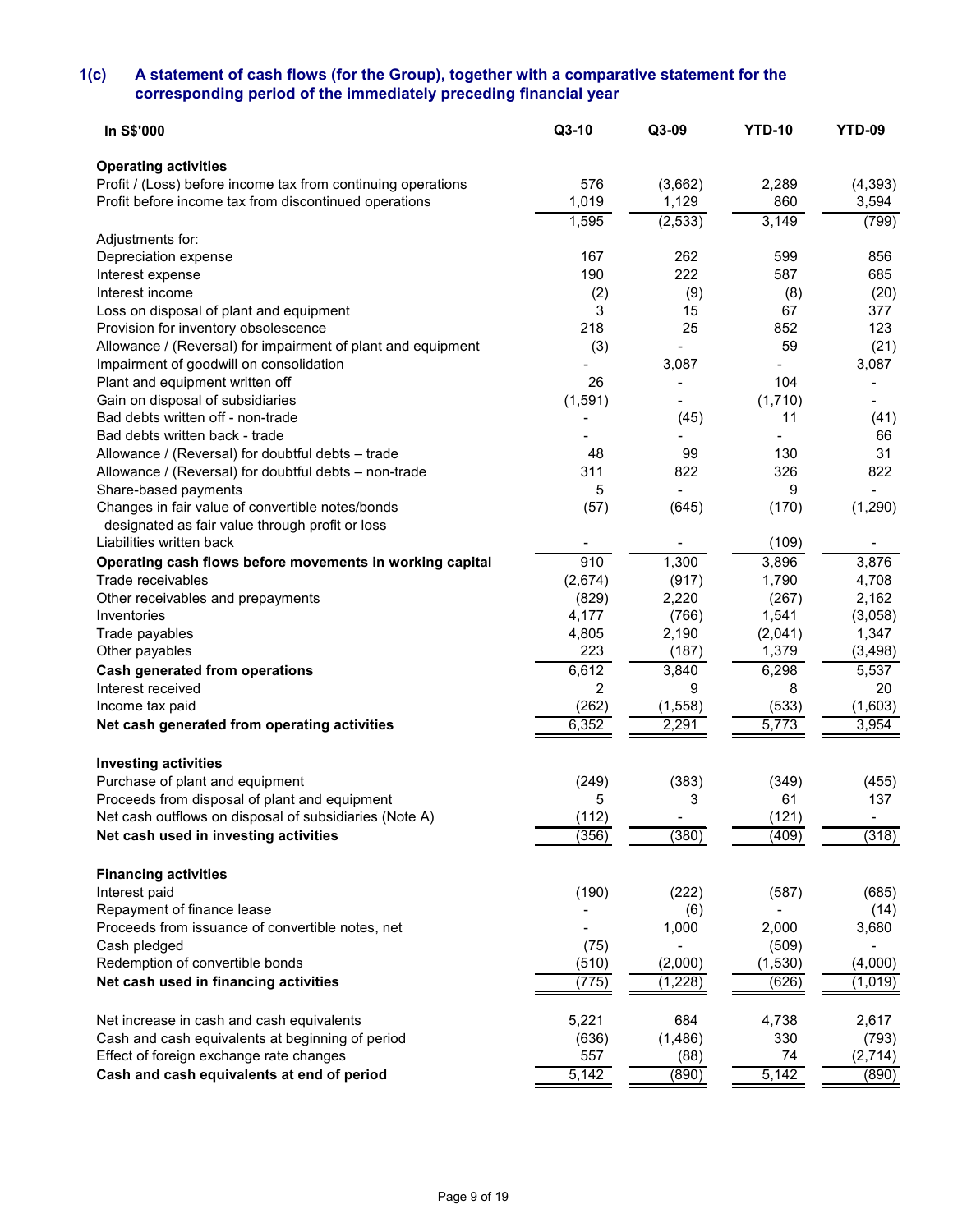## **Notes**

## **A. Disposal of subsidiaries**

In 1Q-10, the Group deregistered ACCS PRC Limited, a wholly-owned dormant subsidiary held through Accord Customer Care Solution (Asia) Limited.

In 2Q-10, the Group commenced liquidation of its wholly-owned subsidiary mDR (New Zealand) Ltd.

In 3Q-10, the Group disposed its wholly-owned subsidiaries Accord Customer Care Solution (Asia) Limited, Accord Customer Care Solutions (Suzhou) Co Ltd and Accord CCS (Thailand) Co. Ltd, and majority-owned subsidiary Pacific Cellular (Thailand) Limited.

The carrying value of assets disposed and liabilities discharged were as follows:

| In S\$'000                               | $Q3-10$ | $Q3-09$ | <b>YTD-10</b> | YTD-09 |
|------------------------------------------|---------|---------|---------------|--------|
| Assets                                   | 489     |         | 498           |        |
| Liabilities                              | (609)   |         | (617)         |        |
| Foreign currency translation reserve     | (1,471) |         | (1,591)       |        |
| Net liabilities                          | (1,591) |         | (1,710)       |        |
| Proceeds received                        |         |         |               |        |
| Cash balance in subsidiaries disposed of | (112)   |         | (121)         |        |
| Cash outflows on disposal                | (112)   |         | (121)         |        |

## **B. Cash and cash equivalent at end of period comprise of:**

| In S\$'000                | 30-Sep-10 | 30-Sep-09 |
|---------------------------|-----------|-----------|
| Cash                      | 16.162    | 9.693     |
| <b>Bank overdrafts</b>    | (8,796)   | (8,868)   |
| Less: Cash pledged        | (2,224)   | (1,715)   |
| Cash and cash equivalents | 5,142     | (890)     |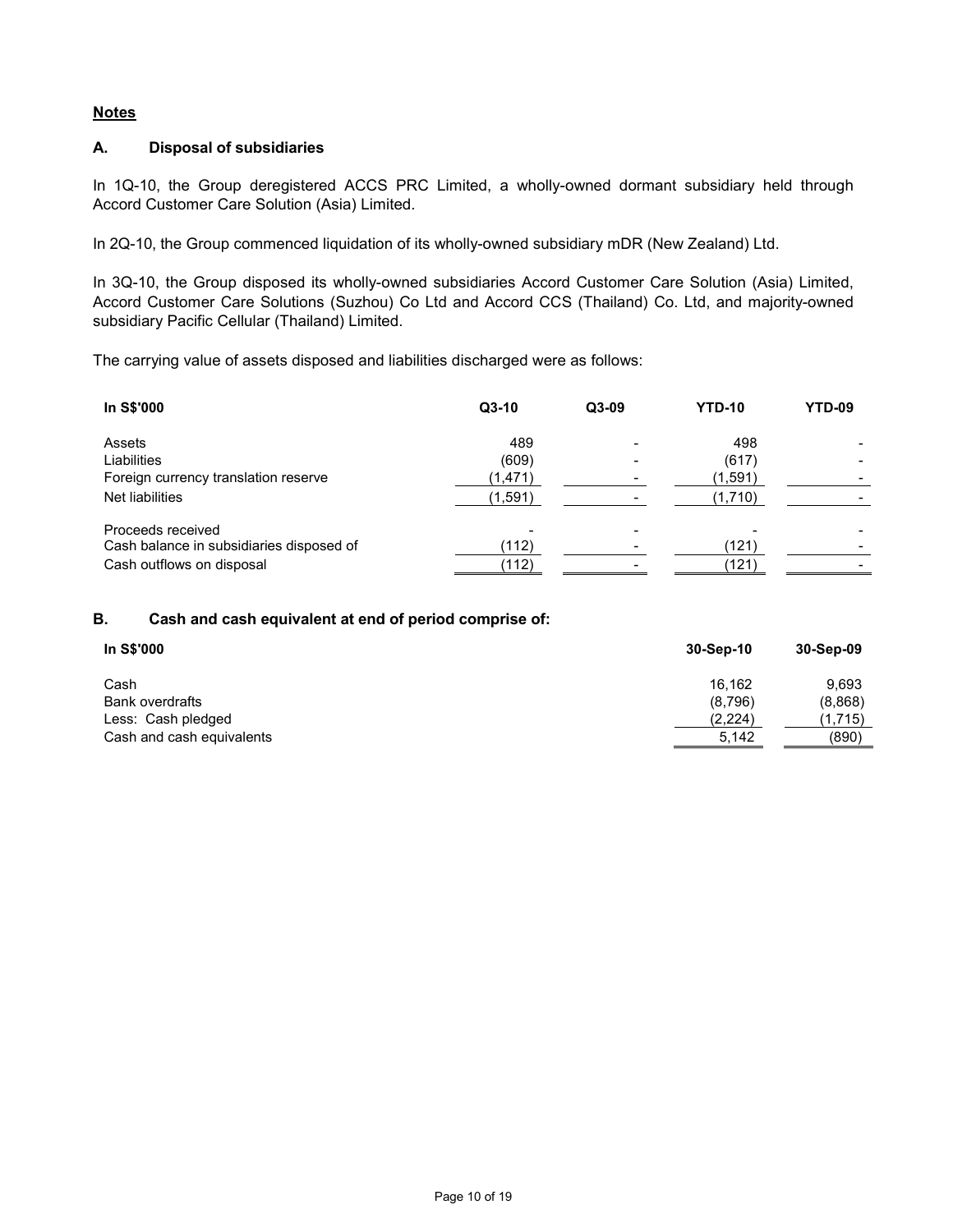**1(d)(i) A statement (for the issuer and Group) showing either (i) all changes in equity or (ii) changes in equity other than those arising from capitalisation issues and distributions to shareholders, together with a comparative statement for the corresponding period of the immediately preceding financial year Attributable**

| In S\$'000                                                                                             | <b>Share</b><br>capital | Capital<br>redemption<br>reserve | <b>Share</b><br>options<br>reserve | <b>Translation</b><br>reserve | <b>Revenue</b><br>reserve | Altribulable<br>to equity<br>holders<br>of the<br>Company | <b>Minority</b><br>interests | <b>Total</b> |
|--------------------------------------------------------------------------------------------------------|-------------------------|----------------------------------|------------------------------------|-------------------------------|---------------------------|-----------------------------------------------------------|------------------------------|--------------|
| Group                                                                                                  |                         |                                  |                                    |                               |                           |                                                           |                              |              |
| Balance as at 1 January 2010                                                                           | 104,466                 | 22                               | 1,836                              | 2,974                         | (101, 719)                | 7,579                                                     | 2,536                        | 10,115       |
| Total comprehensive income / (expense) for the period                                                  |                         |                                  |                                    | (492)                         | 300                       | (192)                                                     | 175                          | (17)         |
| Issue of shares upon conversion of convertible notes                                                   | 1,000                   |                                  |                                    |                               |                           | 1,000                                                     |                              | 1,000        |
| Balance as at 31 March 2010                                                                            | 105,466                 | 22                               | 1,836                              | 2,482                         | (101, 419)                | 8,387                                                     | 2,711                        | 11,098       |
| Total comprehensive income / (expense) for the period                                                  |                         |                                  |                                    | (49)                          | 535                       | 486                                                       | 225                          | 711          |
| Issue of shares upon conversion of convertible notes<br>Reversal of expenses related to equity-settled | 1,500                   |                                  |                                    |                               |                           | 1,500                                                     |                              | 1,500        |
| share-based payment                                                                                    |                         |                                  | (89)                               |                               | 89                        |                                                           |                              |              |
| Recognition of share-based payments                                                                    |                         |                                  | 4                                  |                               |                           |                                                           |                              |              |
| Balance as at 30 June 2010                                                                             | 106,966                 | 22                               | 1,751                              | 2,433                         | (100, 795)                | 10,377                                                    | 2,936                        | 13,313       |
| Total comprehensive income / (expense) for the period                                                  |                         |                                  | $\overline{a}$                     | (926)                         | 765                       | (161)                                                     | 408                          | 247          |
| Recognition of share-based payments                                                                    |                         |                                  | 5                                  |                               |                           | 5                                                         |                              | 5            |
| Balance as at 30 September 2010                                                                        | 106,966                 | $\overline{22}$                  | 1,756                              | 1,507                         | (100, 030)                | 10,221                                                    | 3,344                        | 13,565       |
| Balance as at 1 January 2009                                                                           | 99,894                  | 22                               | 2,162                              | 4,289                         | (99, 654)                 | 6,713                                                     | 2,601                        | 9,314        |
| Total comprehensive income / (expense) for the period                                                  |                         |                                  |                                    | (1,806)                       | 833                       | (973)                                                     | (50)                         | (1,023)      |
| Issue of shares upon conversion of convertible notes                                                   | 150                     |                                  |                                    |                               |                           | 150                                                       |                              | 150          |
| Balance as at 31 March 2009                                                                            | 100,044                 | $\overline{22}$                  | 2,162                              | 2,483                         | (98, 821)                 | 5,890                                                     | 2,551                        | 8,441        |
| Total comprehensive income / (expense) for the period                                                  |                         |                                  |                                    | (820)                         | 1,000                     | 180                                                       | (150)                        | 30           |
| Expenses in relation to issuance of convertible notes                                                  | (320)                   |                                  |                                    |                               |                           | (320)                                                     |                              | (320)        |
| Issue of shares upon conversion of convertible notes                                                   | 3,650                   |                                  |                                    |                               |                           | 3,650                                                     |                              | 3,650        |
| Balance as at 30 June 2009                                                                             | 103,374                 | $\overline{22}$                  | 2,162                              | 1,663                         | (97, 821)                 | 9,400                                                     | 2,401                        | 11,801       |
| Total comprehensive income / (expense) for the period                                                  |                         |                                  |                                    | (88)                          | (4, 429)                  | (4, 517)                                                  | 146                          | (4, 371)     |
| Issue of shares upon conversion of convertible notes                                                   | 500                     |                                  |                                    |                               |                           | 500                                                       |                              | 500          |
| Balance as at 30 September 2009                                                                        | 103,874                 | $\overline{22}$                  | 2,162                              | 1,575                         | (102, 250)                | 5,383                                                     | 2,547                        | 7,930        |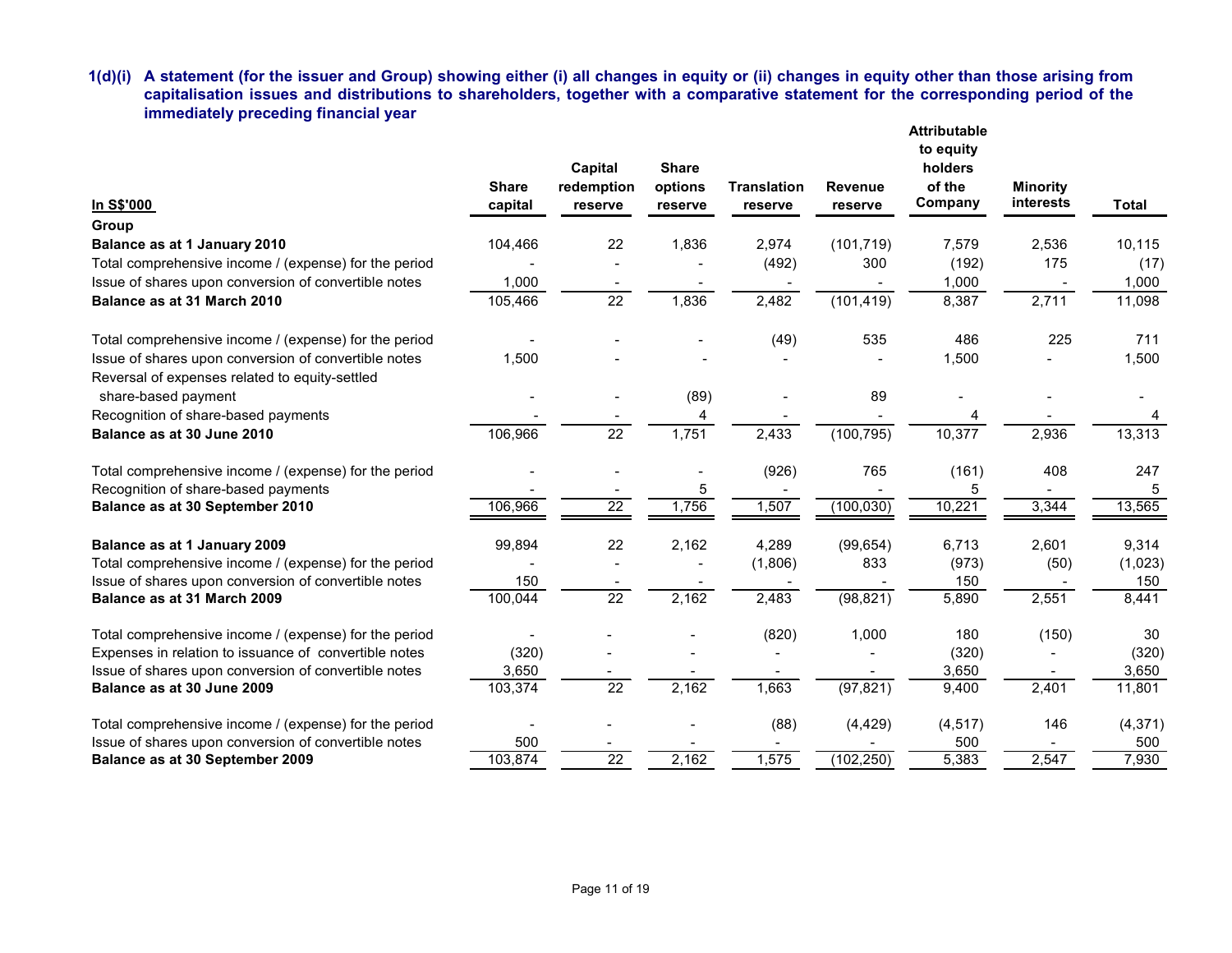| In S\$'000                                                         | <b>Share</b><br>capital | Capital<br>redemption<br>reserve | <b>Share</b><br>options<br>reserve | <b>Revenue</b><br>reserve | <b>Total</b>             |
|--------------------------------------------------------------------|-------------------------|----------------------------------|------------------------------------|---------------------------|--------------------------|
| Company                                                            |                         |                                  |                                    |                           |                          |
| Balance as at 1 January 2010                                       | 104,466                 | 22                               | 1,836                              | (103, 378)                | 2,946                    |
| Total comprehensive income / (expense) for the period              |                         |                                  |                                    | (135)                     | (135)                    |
| Issue of shares upon conversion of convertible notes               | 1,000                   |                                  |                                    |                           | 1,000                    |
| Balance as at 31 March 2010                                        | 105,466                 | 22                               | 1,836                              | (103, 513)                | 3,811                    |
| Total comprehensive income / (expense) for the period              |                         |                                  |                                    | 1,422                     | 1,422                    |
| Issue of shares upon conversion of convertible notes               | 1,500                   |                                  |                                    |                           | 1,500                    |
| Reversal of expenses related to equity-settled share-based payment |                         |                                  | (89)                               | 89                        | $\overline{\phantom{a}}$ |
| Recognition of share-based payments                                |                         |                                  | 4                                  |                           | 4                        |
| Balance as at 30 June 2010                                         | 106,966                 | 22                               | 1,751                              | (102,002)                 | 6,737                    |
| Total comprehensive income / (expense) for the period              |                         |                                  |                                    | 3,078                     | 3,078                    |
| Recognition of share-based payments                                |                         |                                  | 5                                  |                           | 5                        |
| Balance as at 30 September 2010                                    | 106,966                 | 22                               | 1,756                              | (98, 924)                 | 9,820                    |
| Balance as at 1 January 2009                                       | 99,894                  | 22                               | 2,162                              | (96, 463)                 | 5,615                    |
| Total comprehensive income / (expense) for the period              |                         |                                  |                                    | 708                       | 708                      |
| Issue of shares upon conversion of convertible notes               | 150                     |                                  |                                    |                           | 150                      |
| Balance as at 31 March 2009                                        | 100,044                 | 22                               | 2,162                              | (95, 755)                 | 6,473                    |
| Total comprehensive income / (expense) for the period              |                         |                                  |                                    | (764)                     | (764)                    |
| Expenses in relation to issuance of convertible notes              | (320)                   |                                  |                                    |                           | (320)                    |
| Issue of shares upon conversion of convertible notes               | 3,650                   |                                  |                                    |                           | 3,650                    |
| Balance as at 30 June 2009                                         | 103,374                 | 22                               | 2,162                              | (96, 519)                 | 9,039                    |
| Total comprehensive income / (expense) for the period              |                         |                                  |                                    | (2,831)                   | (2,831)                  |
| Issue of shares upon conversion of convertible notes               | 500                     |                                  |                                    |                           | 500                      |
| Balance as at 30 September 2009                                    | 103,874                 | 22                               | 2,162                              | (99, 350)                 | 6,708                    |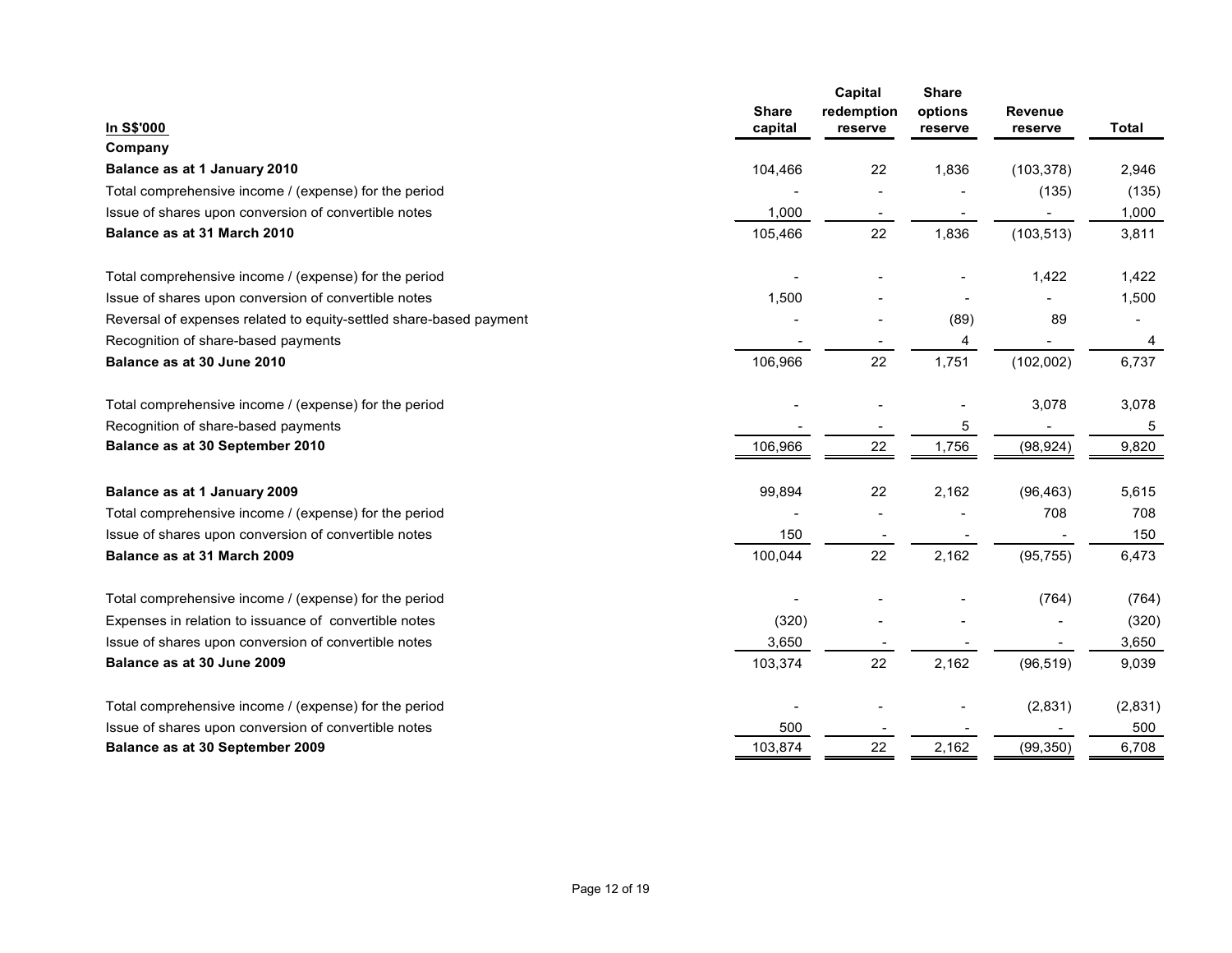**1(d)(ii) Details of any changes in the Company's share capital arising from rights issue, bonus issue, share buy-backs, exercise of share options or warrants, conversion of other issues of equity securities, issue of shares for cash or as consideration for acquisition or for any other purpose since the end of the previous period reported on. State also the number of shares that may be issued on conversion of all the outstanding convertibles as at the end of the current financial period reported on and as at the end of the corresponding period of the immediately preceding financial year** 

### **Issued Share Capital**

There were no movements in the Company's issued share capital for the quarter ended 30 September 2010 (3Q09: 111,111,111 at \$0.0045 per share through conversion of convertible notes).

As at 30 September 2010, the Company's issued and paid-up capital was \$106,966,168 divided into 3,181,949,969 shares.

#### **Convertibles**

### **(i) Share options**

The Company has a share option scheme known as mDR Limited Share Option Scheme 2003 which was approved by members of the Company at the Extraordinary General Meeting held on 13 January 2003.

At 30 September 2010, there were 39,495,274 (30 September 2009: 31,833,839) outstanding share option, which comprised approximately 1.2% of the Company's share capital of 3,181,949,969 issued shares at 30 September 2010.

#### **(ii) Convertibles Notes**

At 30 September 2010, there were \$50,000 (30 September 2009: \$550,000) outstanding convertible notes which would entitle the holders to subscribe for a total of 11,111,111 (30 September 2009: 67,901,235) ordinary shares.

## **(iii) Convertible Bonds**

On the convertible bonds amounting to \$5.97 million, which had matured on 31 December 2009 and 30 June 2010, the Group and bondholders are in the midst of completing its proposed debt restructuring plan. Please refer to Note 4 on page 6 for further details.

If the bondholders had opted to convert the loans into equity shares on 30 September 2010, the number of shares issued for \$5.97 million (30 September 2009: 8.0 million) convertible bonds would have been 1,326,666,667 (30 September 2009: 888,888,889).

Save as disclosed above, the Company has no other outstanding convertibles and treasury shares at 30 September 2010 and 30 September 2009.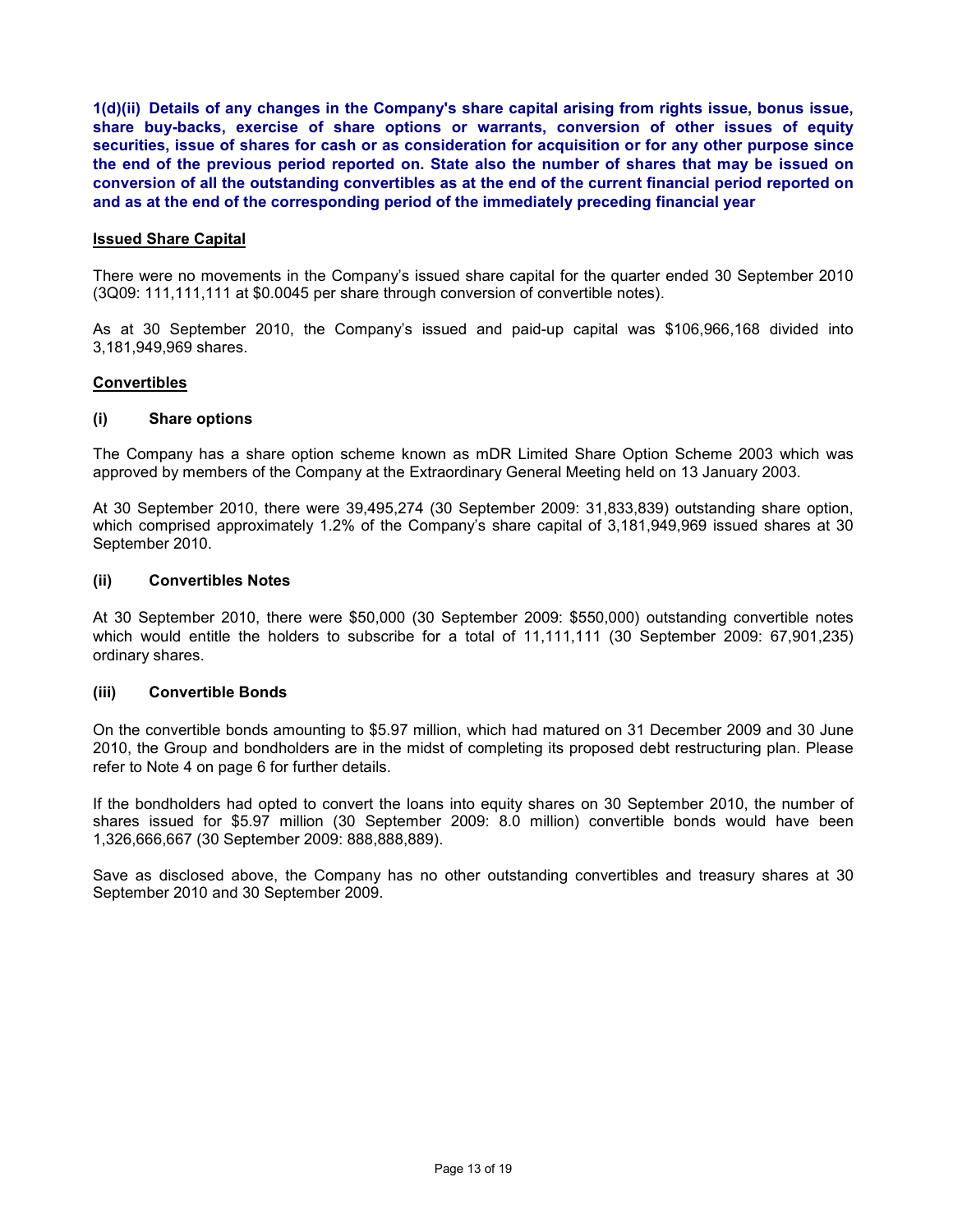## **1(d)(iii)To show the total number of issued shares excluding treasury shares as at the end of the current financial period and as at the end of the immediately preceding year.**

|                    | Number of ordinary shares |               |  |
|--------------------|---------------------------|---------------|--|
|                    | 30-Sep-10<br>31-Dec-09    |               |  |
| Issued and paid up | 3.181.949.969             | 2.626.394.414 |  |

#### **1(d)(iv) A statement showing all sales, transfers, disposal, cancellation and/or use of treasury shares as at the end of the current financial period reported on.**

Not applicable

**2. Whether the figures have been audited, or reviewed and in accordance with which standard** 

The figures have not been audited or reviewed by the auditors of the Company.

## **3. Where the figures have been audited or reviewed, the auditors' report (including any qualifications or emphasis of matter)**

Not applicable

## **4. Whether the same accounting policies and methods of computation as in the issuer's most recently audited annual financial statements have been applied**

The Group has applied the same accounting policies and methods of computation in the financial statements for the current financial period as compared with those used in the audited financial statements for the financial year ended 31 December 2009.

## **5. If there are any changes in the accounting policies and methods of computation, including any required by an accounting standard, what has changed, as well as the reasons for, and the effect of, the change**

The Group has adopted all the new and revised Singapore Financial Reporting Standards ("FRS") for accounting periods beginning 1 January 2010, where applicable.

The adoption of new / revised FRS and INT FRS does not result in changes to the Group's and the Company's accounting policies and has no material effect on the amounts reported for the current or prior period.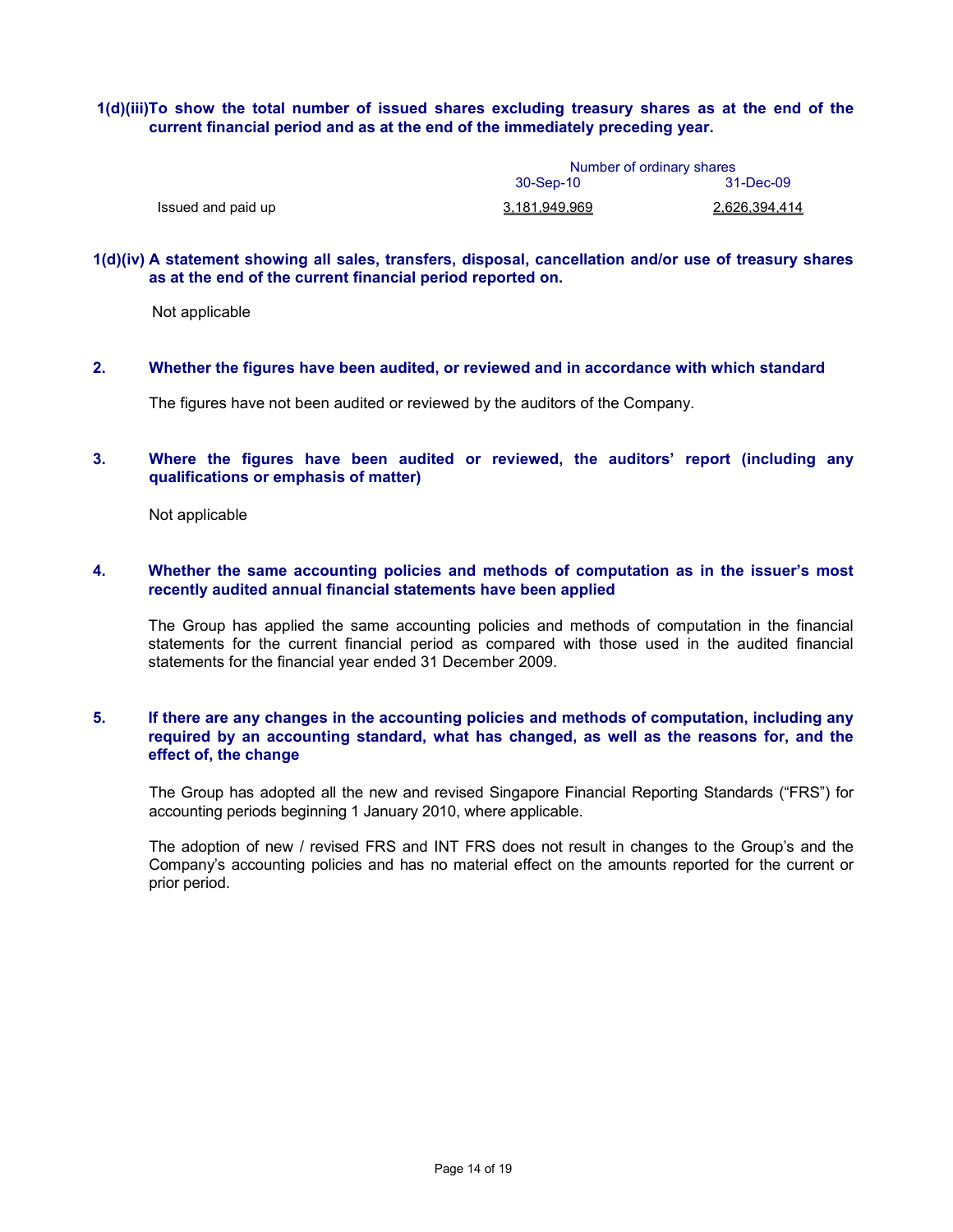## **6. Earnings per ordinary share of the Group for the current period reported on and the corresponding period of the immediately preceding financial year, after deducting any provision for preference dividends**

| Earnings per ordinary share<br>(based on consolidated net profit/(loss)<br>attributable to equity holders of the Company) | $Q3-10$<br>cents | $Q3-09$<br>cents | <b>YTD-10</b><br>cents | YTD-09<br>cents  |
|---------------------------------------------------------------------------------------------------------------------------|------------------|------------------|------------------------|------------------|
| From continuing and discontinued operations:                                                                              |                  |                  |                        |                  |
| - Basic                                                                                                                   | 0.03             | (0.20)           | 0.05                   | ( 0.12)          |
| - Fully diluted                                                                                                           | 0.02             | (0.14)           | 0.04                   | (0.08)           |
| From continuing operations:<br>- Basic<br>- Fully diluted                                                                 | 0.00<br>0.00     | (0.25)<br>(0.18) | 0.02<br>0.02           | (0.28)<br>(0.19) |
| From discontinuing operations:                                                                                            |                  |                  |                        |                  |
| - Basic                                                                                                                   | 0.03             | 0.05             | 0.03                   | 0.16             |
| - Fully diluted                                                                                                           | 0.02             | 0.04             | 0.02                   | 0.11             |

Basic earnings per ordinary share is computed based on the weighted average number of shares in issue during the period of 3,043,441,598 (30 September 2009: 2,197,935,512).

Fully diluted earnings per ordinary share is computed based on the weighted average number of shares during the period adjusted for the effect of all potential dilutive ordinary shares of 4,394,613,592 (30 September 2009: 3,158,809,433).

## **7. Net asset value (for the issuer and Group) per ordinary share based on issued share capital of the issuer at the end of the (a) current period reported on and (b) immediately preceding financial year**

|                                      |                           | Group                     |                           | Company                   |
|--------------------------------------|---------------------------|---------------------------|---------------------------|---------------------------|
|                                      | 30-Sep-10<br><b>Cents</b> | 31-Dec-09<br><b>Cents</b> | 30-Sep-10<br><b>Cents</b> | 31-Dec-09<br><b>Cents</b> |
| Net Asset Value ("NAV") per<br>share | 0.32                      | 0.29                      | 0.31                      | 0.11                      |

The NAV per share as at 30 September 2010 is calculated based on 3,181,949,969 (31 December 2009: 2,626,394,414) ordinary shares.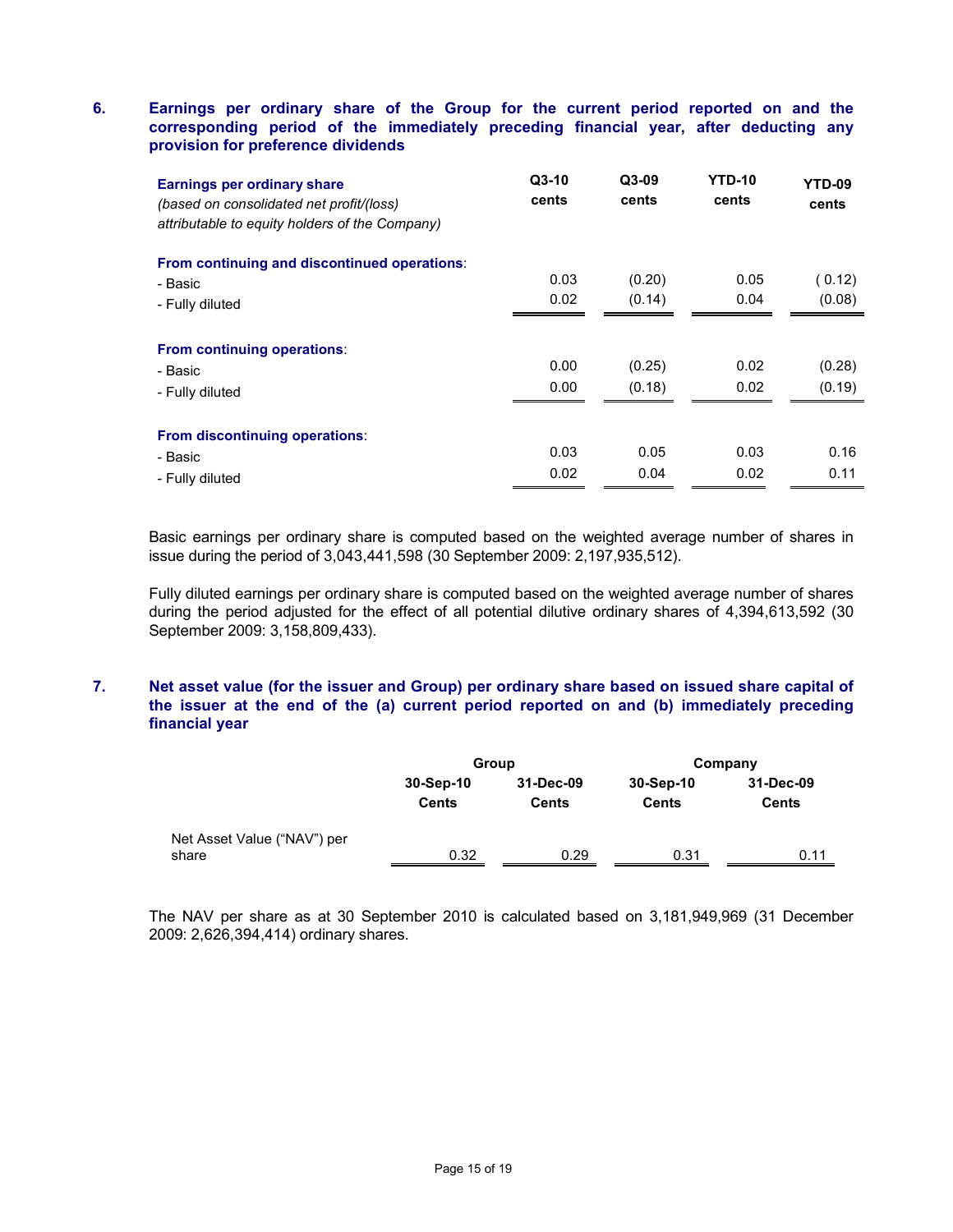**8. A review of the performance of the Group, to the extent necessary for a reasonable understanding of the Group's business. The review must discuss any significant factors that affected the turnover, costs, and earnings of the Group for the current financial period reported on, including (where applicable) seasonal or cyclical factors. It must also discuss any material factors that affected the cash flow, working capital, assets or liabilities of the Group during the current financial period reported on** 

#### **Revenue and Profit after income tax**

Revenue on quarter-on-quarter and year-on-year basis increased by 37%, the increase being entirely from DMS businesses. DMS distribution and retail businesses in 3Q-09 and YTD-09 were relatively lower compared to 3Q-10 and YTD-10 due to the global economic crisis and the recession in Singapore, which had affected demand for mobile phones due to curtailed consumer spending. With the recovery of the economy towards the last quarter of 2009, DMS distribution and retail businesses have also improved, thereby resulting in the higher revenue figures in 3Q-10 and YTD-10 as compared to the corresponding periods in 2009.

In 3Q-10, the Group reported net profit after tax from continuing operations of \$0.2 million; if net noncash charges (except for depreciation) were excluded, the Group's operating profit would be at \$1.2 million (Please refer to page 2 under Note 1). For 3Q-09, impairment of goodwill on consolidation of \$3.1 million and doubtful debts of \$0.9 million had contributed significantly to the net loss of \$5.4 million. Excluding the impairment loss, doubtful debts and other net non-cash gains, the Group incurred operating loss of \$1.1 million for 3Q-09 (Please refer to page 2 under Note 1).

For YTD-10, the Group reported net profit after tax from continuing operations of \$1.5 million, compared to net loss after tax of \$6.3 million in YTD-09. If net non-cash items were excluded, the Group would have reported an operating profit of \$3.0 million in YTD-10, compared to an operating loss of \$2.5 million in YTD-09 (Please refer to page 2 under Note 1).

The improvement in operating performance in 3Q-10 and YTD-10 as compared to the corresponding periods respectively in 2009 was mainly due to the higher contributions from the DMS businesses.

### **Cash Flows**

On a quarter-on-quarter and year-on-year basis, there is an increase in cash position mainly due to positive cash flows from operations.

As at 30 September 2010, the Group's working capital increased to \$9.8 million, up from \$6.0 million as at 31 December 2009.

### **9. Where a forecast, or a prospect statement, has been previously disclosed to shareholders, any variance between it and the actual results**

Not applicable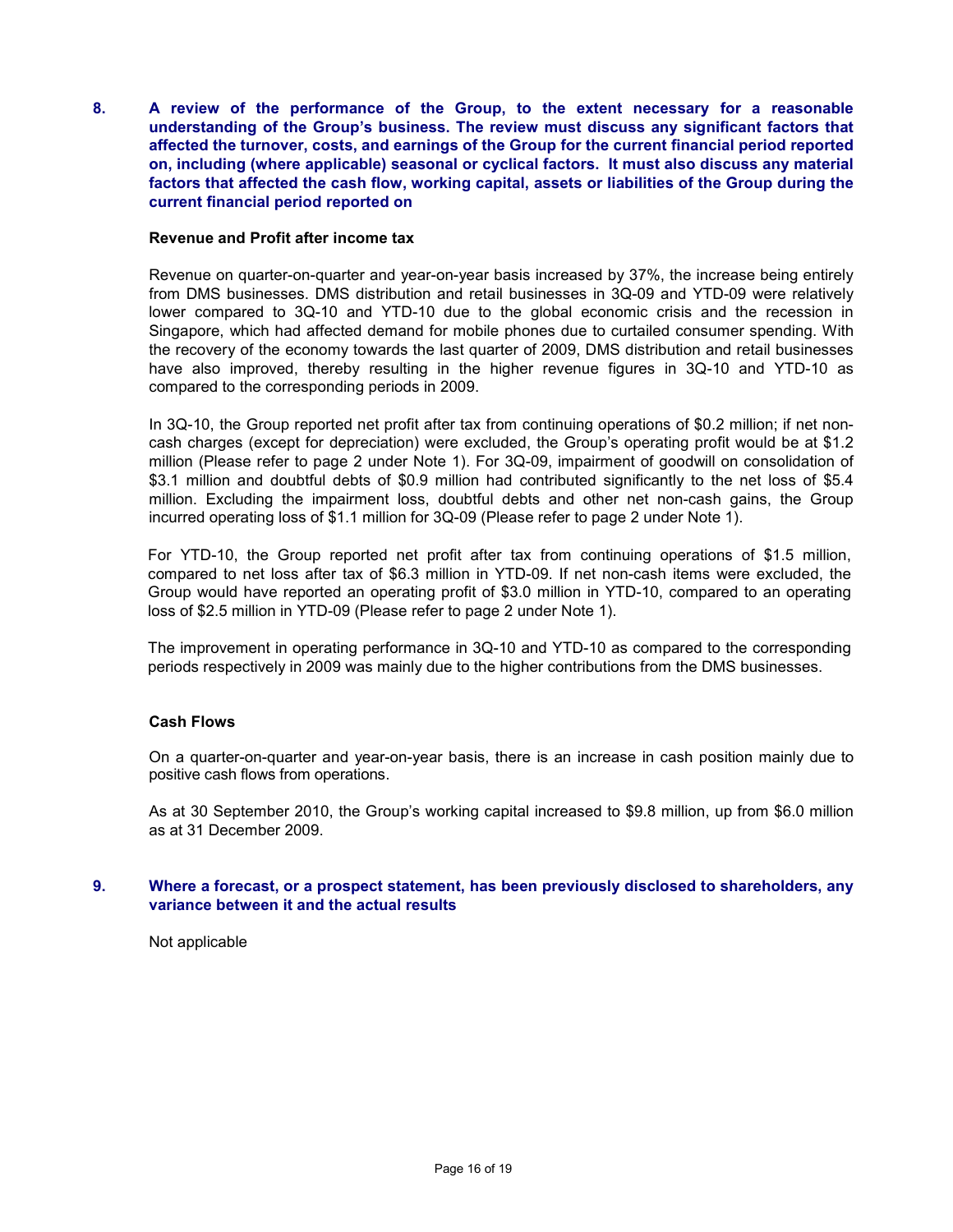## **10. A commentary at the date of the announcement of the competitive conditions of the industry in which the Group operates and any known factors or events that may affect the Group in the next reporting period and the next 12 months**

 The Group is in the final stages of completing the proposed debt restructuring exercise. In the meantime, the Group has commenced monthly repayments of its borrowings to the banks under the proposed debt restructuring plan with effect from 31 January 2010, and continues to be able to meet its financial obligations to the lenders based on the proposed debt restructuring plan.

Barring any unforeseen circumstances, the Group expects to remain profitable for the year.

## **11. Dividend**

## *(a) Current Financial Period Reported On*

Any dividend declared for the current financial period reported on?

None

### *(b) Corresponding Period of the Immediately Preceding Financial Year*

 Any dividend declared for the corresponding period of the immediately preceding financial year?

None

#### **(c) Date payable**

Not applicable

#### **(d) Books closure date**

Not applicable

### **12. If no dividend has been declared/recommended, a statement to that effect**

No dividend has been declared or recommended for the period.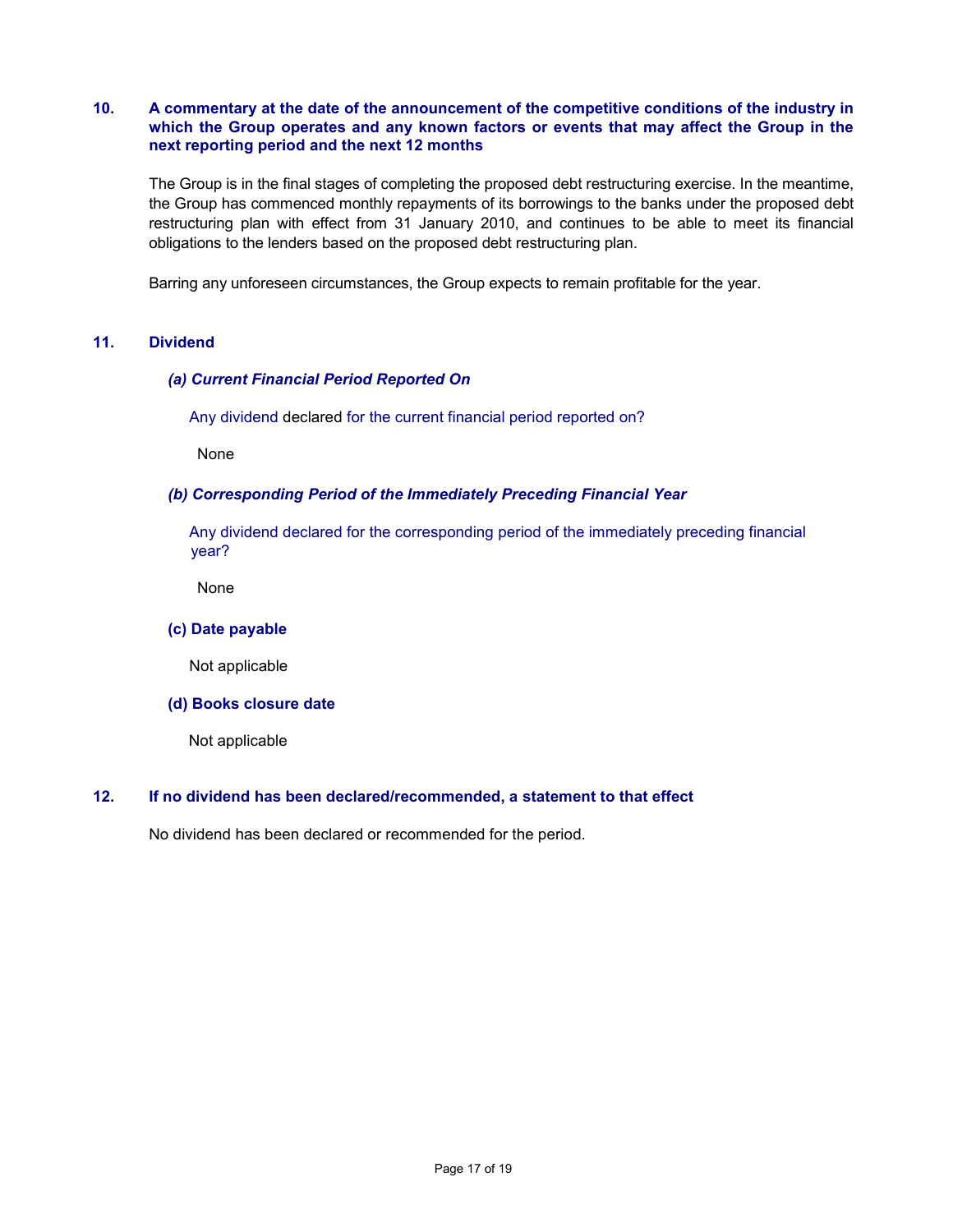# **13. Interested Person Transactions**

| Name of interested person              | Aggregate value of all          | Aggregate value of all   |
|----------------------------------------|---------------------------------|--------------------------|
|                                        | interested person transactions  | interested person        |
|                                        | during the financial year under | transactions conducted   |
|                                        | review (excluding transactions  | under shareholders'      |
|                                        | less than \$100,000 and         | mandate pursuant to Rule |
|                                        | transactions conducted under    | 920 of the SGX Listing   |
|                                        | shareholders' mandate           | Manual (excluding        |
|                                        | pursuant to Rule 920 of the     | transactions less than   |
|                                        | <b>SGX Listing Manual)</b>      | \$100,000)               |
|                                        |                                 |                          |
|                                        | \$'000                          | \$'000                   |
|                                        |                                 |                          |
| Pacific Organisation Pte Ltd           |                                 |                          |
| - rental expenses, utilities, cleaning | 463                             | Nil                      |
| and other miscellaneous charges        |                                 |                          |
|                                        |                                 |                          |

# **BY ORDER OF THE BOARD**

**Philip Eng Heng Nee Chairman**